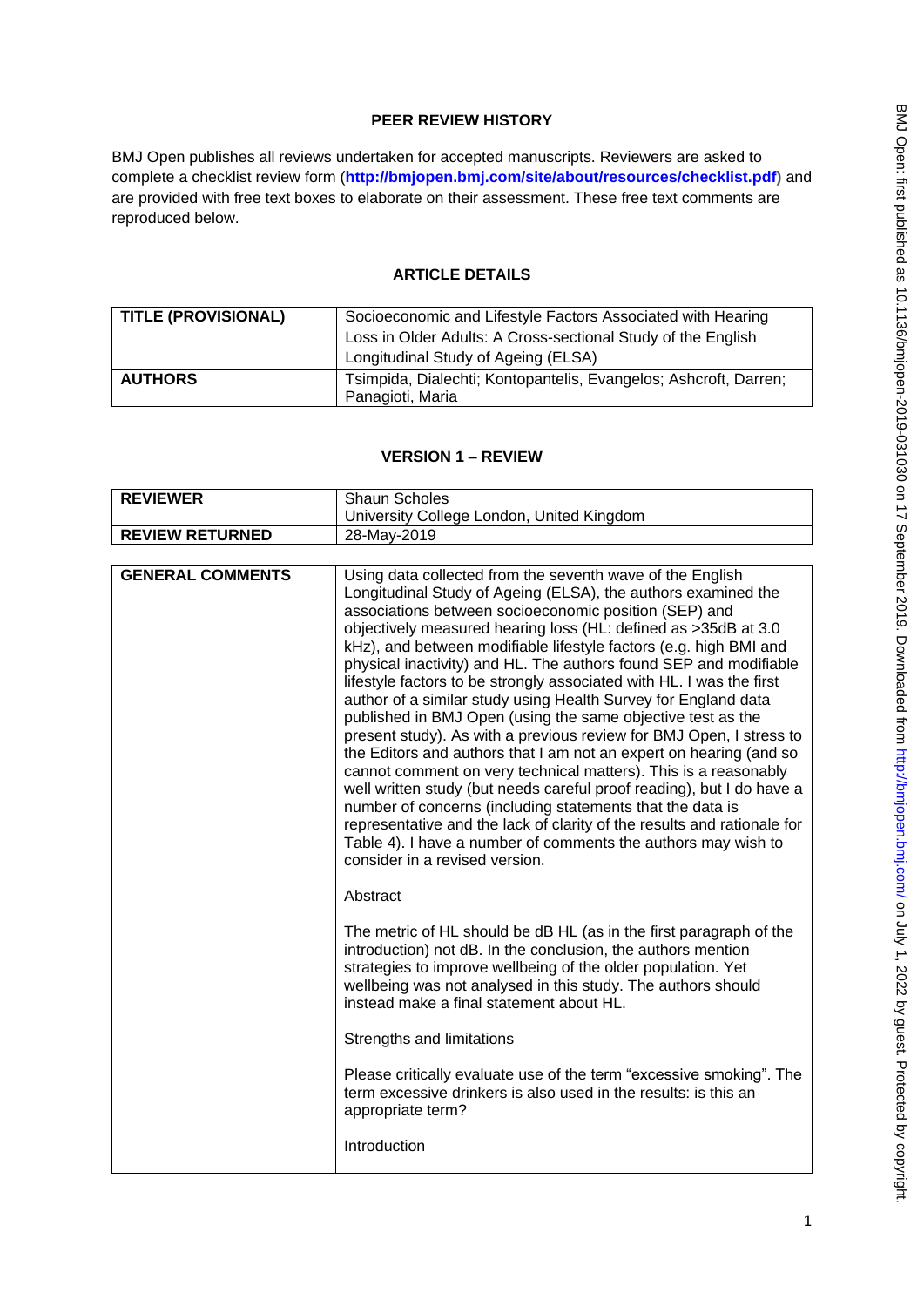| The last sentence needs revising. Firstly, ELSA is not "the English<br>adult population". Secondly, perhaps this study quantifies the<br>variance in HL: but cannot say "how" (unless the authors mean in<br>a strictly statistical sense). I think the Introduction lacks evidence<br>on the associations between the four lifestyle risk factors<br>considered and HL. Table 2 for example contains many indicators<br>of alcohol consumption: are these especially relevant for studying<br>HL, if so, it should be briefly referred to in the Introduction.                                                                                                                                                                                                                                                                                                                                                                                                                                                                                                                                                                                           |
|-----------------------------------------------------------------------------------------------------------------------------------------------------------------------------------------------------------------------------------------------------------------------------------------------------------------------------------------------------------------------------------------------------------------------------------------------------------------------------------------------------------------------------------------------------------------------------------------------------------------------------------------------------------------------------------------------------------------------------------------------------------------------------------------------------------------------------------------------------------------------------------------------------------------------------------------------------------------------------------------------------------------------------------------------------------------------------------------------------------------------------------------------------------|
| Methods: study population                                                                                                                                                                                                                                                                                                                                                                                                                                                                                                                                                                                                                                                                                                                                                                                                                                                                                                                                                                                                                                                                                                                                 |
| It would be easier for readers if you cited the ELSA Cohort profile<br>(published in The International Journal of Epidemiology).                                                                                                                                                                                                                                                                                                                                                                                                                                                                                                                                                                                                                                                                                                                                                                                                                                                                                                                                                                                                                          |
| Outcomes: hearing loss                                                                                                                                                                                                                                                                                                                                                                                                                                                                                                                                                                                                                                                                                                                                                                                                                                                                                                                                                                                                                                                                                                                                    |
| Lines 41-42: It is the research team who define the severity of HL,<br>not the HearCheck device?                                                                                                                                                                                                                                                                                                                                                                                                                                                                                                                                                                                                                                                                                                                                                                                                                                                                                                                                                                                                                                                          |
| Variables                                                                                                                                                                                                                                                                                                                                                                                                                                                                                                                                                                                                                                                                                                                                                                                                                                                                                                                                                                                                                                                                                                                                                 |
| The authors should specify when (i.e. at which wave) the variables<br>were assessed.                                                                                                                                                                                                                                                                                                                                                                                                                                                                                                                                                                                                                                                                                                                                                                                                                                                                                                                                                                                                                                                                      |
| Statistical analysis                                                                                                                                                                                                                                                                                                                                                                                                                                                                                                                                                                                                                                                                                                                                                                                                                                                                                                                                                                                                                                                                                                                                      |
| The authors' statement on missing data lacks detail. I find it<br>surprising that "there were no missing values in the hearing data of<br>the final analytical sample". Can the authors check whether some<br>participants gave consent, did not have an ear infection, but for<br>some reason had no usable hearing data?                                                                                                                                                                                                                                                                                                                                                                                                                                                                                                                                                                                                                                                                                                                                                                                                                                |
| Furthermore, what were the differences (if any) between the<br>participants at Wave 7 and those in the analytical sample? The<br>amount of missing data may have been low (<5%) but were there<br>any systematic differences between participants with and without<br>missing data? Does this effect the representativeness of the<br>findings? Furthermore, the authors make no mention of using any<br>weights to increase representativeness of the ELSA data. As an<br>ageing cohort study, it is likely that the ELSA sample used in this<br>study (without weights) is not representative but is likely to be<br>healthier and wealthier than the older household English<br>population. The potential bias I mentioned in the HSE study will in<br>all likelihood be stronger with ELSA data. Finally, there is no<br>information in the statistical analysis section to explain which<br>measure indicates how much variance in the outcome is explained<br>by the variables in the model (as outlined in the strengths and<br>limitations of the study box). Presumably, this is the Pseudo R2<br>but this needs to be clarified for the reader. |
| <b>Results</b>                                                                                                                                                                                                                                                                                                                                                                                                                                                                                                                                                                                                                                                                                                                                                                                                                                                                                                                                                                                                                                                                                                                                            |
| The 95% Confidence Intervals should be in %s (not 0.306 to<br>0.337). The estimates in Table 1 should have one decimal point<br>only (two d.p. is spurious accuracy). Table 1 should contain an<br>explanation of how moderate and severe HL was defined. The<br>description of the results in Table 2 is confusing: I recommend that<br>the authors focus on the % of HL across the subgroups (as set out<br>in the Table: hearing acuity $(\%)$ , rather than the $\%$ obese say                                                                                                                                                                                                                                                                                                                                                                                                                                                                                                                                                                                                                                                                        |
|                                                                                                                                                                                                                                                                                                                                                                                                                                                                                                                                                                                                                                                                                                                                                                                                                                                                                                                                                                                                                                                                                                                                                           |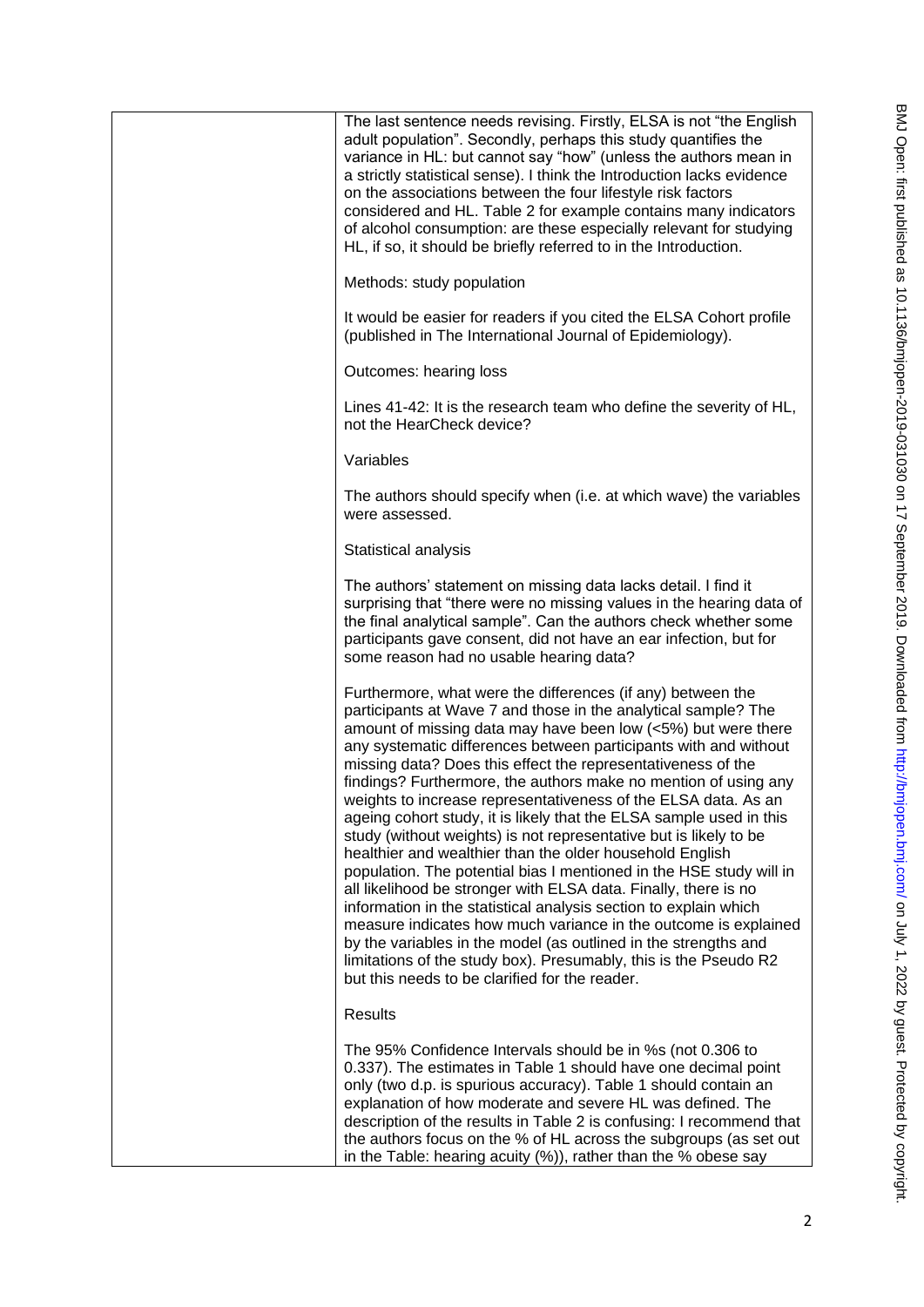| among those with HL. Can the authors check whether they mean<br>SD rather than SE of the mean (Table 2).                                                                                                                                                                                                                                                                                                                                                                                                                 |
|--------------------------------------------------------------------------------------------------------------------------------------------------------------------------------------------------------------------------------------------------------------------------------------------------------------------------------------------------------------------------------------------------------------------------------------------------------------------------------------------------------------------------|
| I am confused about the differences between Table 3 and Table 4.<br>Is it necessary to present both these analyses? Why do the<br>authors show odds ratios in Table 3, but logistic coefficients in<br>Table 4? Why is Table 3 sex-specific but Table 4 not so? At first<br>glance, this is confusing. The write up of Table 4 is also very short.<br>Adding lifestyle factors is stated to increase the variance<br>explained: but there is no commentary on the associations<br>between lifestyle risk factors and HL. |
| The results in Table 4 are not immediately clear (e.g. reference<br>categories not given). For example, why are the coefficients for<br>education negative but the coefficients for occupation positive? It<br>would help if you coded them all the same way (e.g. comparing<br>lower SEP to higher SEP on all four measures: as you do in Table<br>3).                                                                                                                                                                  |
| <b>Discussion</b>                                                                                                                                                                                                                                                                                                                                                                                                                                                                                                        |
| The authors should not claim to show any evidence of the effects<br>of SEP on HL (first sentence of the Strengths and Limitations<br>section). As mentioned above, the authors have too little to say on<br>the associations between RF and HL. In the Discussion, the<br>authors explain why they looked at alcohol: but then do not explain<br>what they found and what the implications are.                                                                                                                          |
| Other comments                                                                                                                                                                                                                                                                                                                                                                                                                                                                                                           |
| The authors use England and UK interchangeably; ELSA is an<br>English ageing cohort.                                                                                                                                                                                                                                                                                                                                                                                                                                     |

| <b>REVIEWER</b>        | Lei Yang                                     |
|------------------------|----------------------------------------------|
|                        | Hangzhou Normal University. Hangzhou, China. |
| <b>REVIEW RETURNED</b> | 10-Jun-2019                                  |
|                        |                                              |

| <b>GENERAL COMMENTS</b> | In this study, the author investigated the association between<br>socioeconomic and lifestyle factors with hearing loss in older<br>adults, using a cross-sectional study. The notion that<br>socioeconomic and lifestyle factors are associated with HL among<br>older adults as strongly as core demographic risk factors is<br>interesting. In general, the manuscript is simple and detailed, the<br>thinking is clear. The design is reasonable, the sample size is<br>relatively large, the indicators are described in detail, the statistical<br>methods are simple, and the discussion is profound, which can<br>provide suggestions for the local government to formulate health<br>policy strategies. However, there are some minor issues that the<br>authors should answer to improve the quality of the manuscript.<br>The definition of hearing loss is >35dB at 3kHz in the<br>1.<br>better hearing ear. Why 35dB and 3kHz? As far as I know, 8kHz is<br>closely related to hearing loss in the elderly. The authors<br>mentioned that audiometry is measured at 1kHz and 3kHz. Why?<br>The diabetes, hypertension, coronary heart disease and<br>2.<br>other chronic diseases among the elderly will have an impact on<br>your results. Have you considered this part?<br>I have noticed the forest graph corresponding to table 3.<br>3.<br>Why does the author choose only some of the information in each |
|-------------------------|-------------------------------------------------------------------------------------------------------------------------------------------------------------------------------------------------------------------------------------------------------------------------------------------------------------------------------------------------------------------------------------------------------------------------------------------------------------------------------------------------------------------------------------------------------------------------------------------------------------------------------------------------------------------------------------------------------------------------------------------------------------------------------------------------------------------------------------------------------------------------------------------------------------------------------------------------------------------------------------------------------------------------------------------------------------------------------------------------------------------------------------------------------------------------------------------------------------------------------------------------------------------------------------------------------------------------------------------------------------------------------------------------------------------------------|
|                         | socialeconomic indicator?                                                                                                                                                                                                                                                                                                                                                                                                                                                                                                                                                                                                                                                                                                                                                                                                                                                                                                                                                                                                                                                                                                                                                                                                                                                                                                                                                                                                     |
|                         |                                                                                                                                                                                                                                                                                                                                                                                                                                                                                                                                                                                                                                                                                                                                                                                                                                                                                                                                                                                                                                                                                                                                                                                                                                                                                                                                                                                                                               |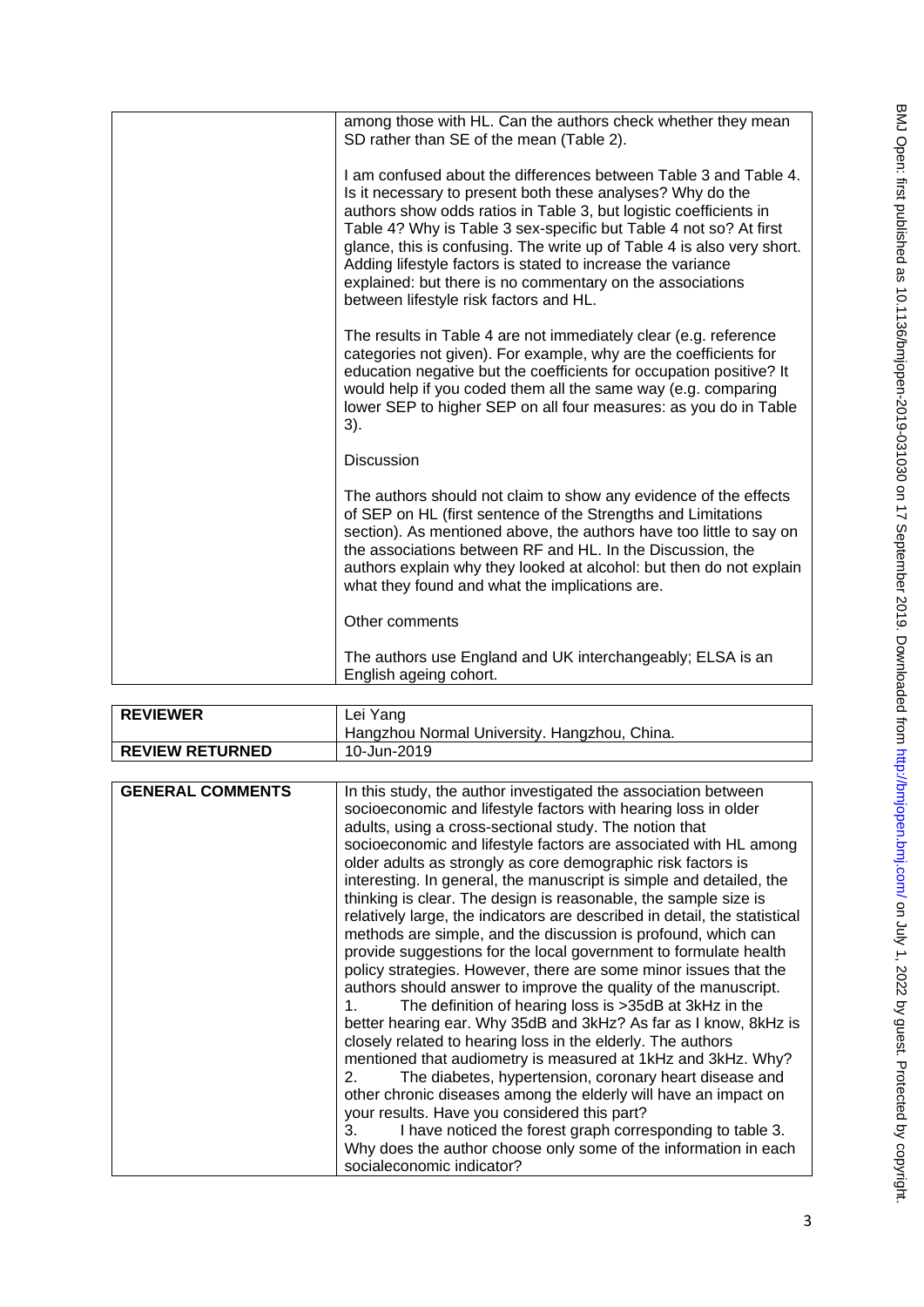| The author mentioned that " This study is the first that<br>4.     |
|--------------------------------------------------------------------|
| examines the effects of four different SEP indicators (education,  |
| occupation, income, wealth) to the objectively measured HL in      |
| older adults." Can you explain how these four socioeconomic        |
| indicators are selected? And other similar studies seem to have    |
| looked at these indicators. Has the author considered synthesizing |
| them into a new socioeconomic indicator? It's probably something   |
| no one else has done.                                              |

| <b>REVIEWER</b>         | Adele Goman                                                                                                                                                                                                                                                                                                                                                                                                                                                                                                                                                                                                                                                                                                                                                                                                                                                                                                                                     |
|-------------------------|-------------------------------------------------------------------------------------------------------------------------------------------------------------------------------------------------------------------------------------------------------------------------------------------------------------------------------------------------------------------------------------------------------------------------------------------------------------------------------------------------------------------------------------------------------------------------------------------------------------------------------------------------------------------------------------------------------------------------------------------------------------------------------------------------------------------------------------------------------------------------------------------------------------------------------------------------|
|                         | Johns Hopkins University, USA                                                                                                                                                                                                                                                                                                                                                                                                                                                                                                                                                                                                                                                                                                                                                                                                                                                                                                                   |
| <b>REVIEW RETURNED</b>  | 14-Jun-2019                                                                                                                                                                                                                                                                                                                                                                                                                                                                                                                                                                                                                                                                                                                                                                                                                                                                                                                                     |
|                         |                                                                                                                                                                                                                                                                                                                                                                                                                                                                                                                                                                                                                                                                                                                                                                                                                                                                                                                                                 |
| <b>GENERAL COMMENTS</b> | This manuscript aims to examine the relationship between<br>socioeconomic factors and hearing loss in adults aged 50-89.<br>Additionally the manuscript aims to examine whether lifestyle<br>factors are associated with hearing loss. To achieve these aims<br>the authors report cross-sectional analyses using data from wave<br>7 of the English Longitudinal Study of Ageing. The research<br>question addresses a gap in the literature as research on the<br>relationship between socioeconomic and lifestyle factors and<br>hearing loss is limited. A strength of the study is the use of a<br>representative sample of adults aged 50 and older. I have some<br>concerns with the analysis and conclusions drawn and have<br>outlined these below.                                                                                                                                                                                    |
|                         | As a general comment, as this paper aims to examine the<br>relationship between hearing loss and socioeconomic/lifestyle<br>factors, the manuscript would have benefited from some<br>discussion on the potential links between hearing loss and the<br>socioeconomic and lifestyle factors investigated.                                                                                                                                                                                                                                                                                                                                                                                                                                                                                                                                                                                                                                       |
|                         | Gold standard pure-tone-audiometry was not available in this<br>study but it would be helpful if the authors could include a bit of<br>background on how the screening device used compares with<br>standard definitions of hearing loss through audiometry.                                                                                                                                                                                                                                                                                                                                                                                                                                                                                                                                                                                                                                                                                    |
|                         | The phrasing of the definition of moderately severe or severe HL is<br>somewhat confusing and may benefit from dropping "(0 or 1 of the<br>three tones at 3.0 kHz heard)"                                                                                                                                                                                                                                                                                                                                                                                                                                                                                                                                                                                                                                                                                                                                                                       |
|                         | Page 6: I would recommend the authors to separate out the<br>definition of normal hearing from the definition of moderately<br>severe or severe HL into a third "c" category for clarity.                                                                                                                                                                                                                                                                                                                                                                                                                                                                                                                                                                                                                                                                                                                                                       |
|                         | The definition of occupation in the study could be clearer. The<br>authors state "Tertiles of self-reported occupation were based on<br>the National Statistics socio-economic classification (NS-SEC):<br>managerial and professional; intermediate; routine and manual<br>occupations." which suggests occupation was defined on the level<br>of the participant. However the authors then go on to state "This<br>was based on the household reference person with the highest<br>income" which suggests it was based on the household level.<br>Please could the authors clarify whether the classification of<br>occupation was on the individual or household level. If, on the<br>household level, please would the authors justify why the<br>occupation of the person with the highest income was used rather<br>than the participant, given the proposed links between manual<br>occupation and noise exposure raised by the authors. |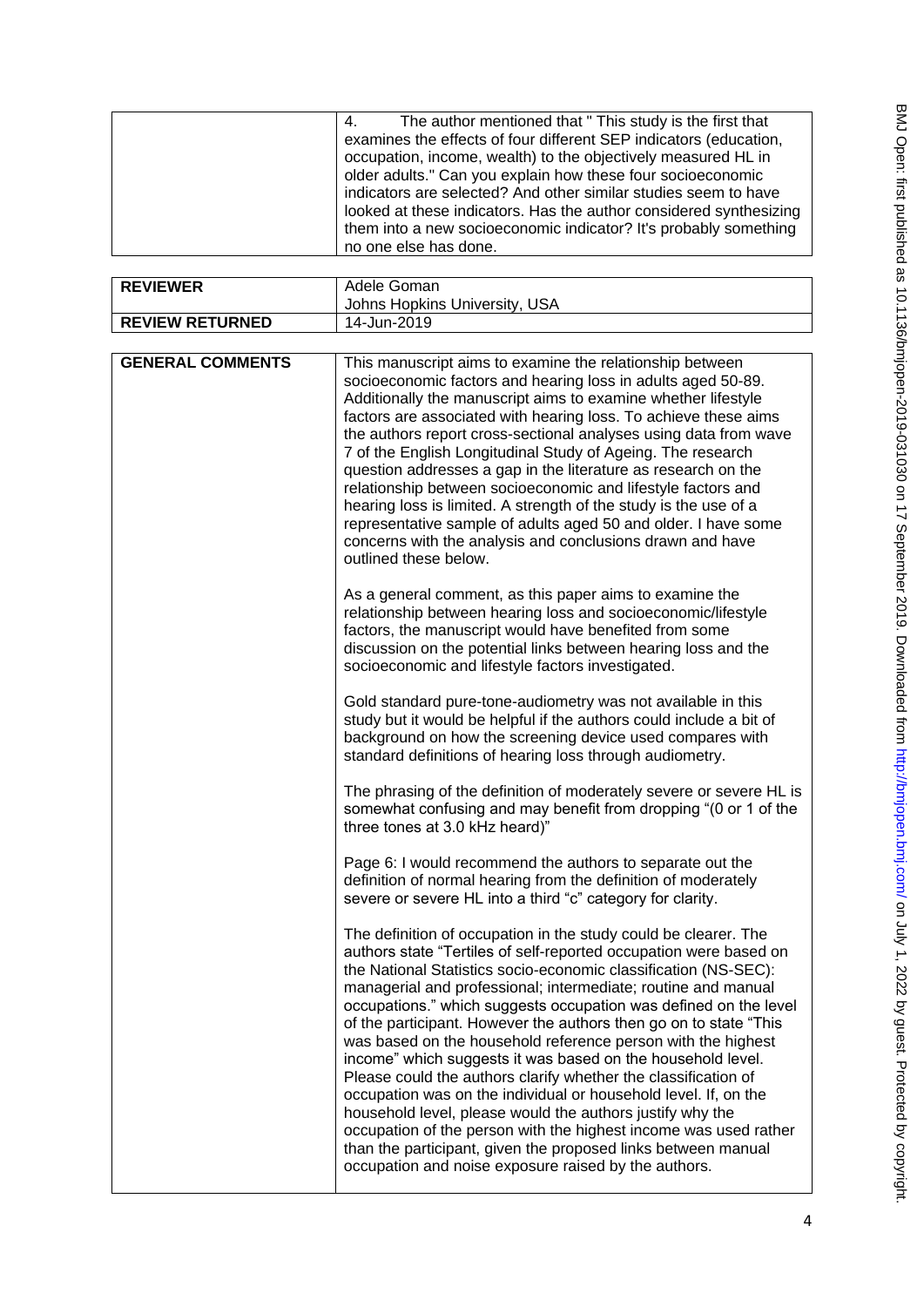|                 | The author's state: "Thus, it was possible that the household<br>reference person was a woman" which is evident from the<br>previous statement and therefore could be dropped.<br>Please would the authors indicate if age was treated as a<br>continuous or categorical variable in the regression models.<br>Tables 1 and 2 are presented with percentages calculated row-<br>wise which is less conducive to the reader's understanding than<br>percentages calculated column wise would be. I.e. The authors<br>indicate that 32.14% of males and 22.25% of females have HL<br>>35dB at 3.0 kHz. What may be more informative would be to<br>know the proportion of individuals with HL >35dB who are male<br>and female.<br>It would be useful if the authors could add "better-ear" when<br>describing hearing acuity in tables 1 and 2.<br>The footnotes of tables 1 and 2 state "Values are expressed as n<br>(%)" but the reverse "% (n)" is actually shown in the tables. This<br>should be corrected.<br>The analyses and results shown in Table 4 need more<br>explanation. Why has age (mean) been used rather than age as a<br>continuous variable? Why is only one category of each of the<br>lifestyle variables shown? Showing the crude and adjusted odds of<br>each variable on hearing loss would be informative here.<br>The discussion introduces figure 2 which would be better<br>introduced in the results section. Additionally the discussion states<br>that the difference in prevalence "begins" at 50-64 whereas that<br>was the earliest age band included in these analyses. Therefore a<br>more accurate description would be to state that differences in<br>hearing loss prevalence between males and females were<br>observed across all age bands investigated. The authors state that<br>"male sex is not a consistent risk factor in studies" and cite<br>Cruickshanks et al 1998 as a reference for this statement.<br>However, in the Cruickshanks et al study hearing loss was greater<br>for men than women and remained so after adjustment for<br>demographic factors, noise exposure, and occupation. Male sex is<br>often cited as a consistent risk factor for hearing loss (e.g. |
|-----------------|-----------------------------------------------------------------------------------------------------------------------------------------------------------------------------------------------------------------------------------------------------------------------------------------------------------------------------------------------------------------------------------------------------------------------------------------------------------------------------------------------------------------------------------------------------------------------------------------------------------------------------------------------------------------------------------------------------------------------------------------------------------------------------------------------------------------------------------------------------------------------------------------------------------------------------------------------------------------------------------------------------------------------------------------------------------------------------------------------------------------------------------------------------------------------------------------------------------------------------------------------------------------------------------------------------------------------------------------------------------------------------------------------------------------------------------------------------------------------------------------------------------------------------------------------------------------------------------------------------------------------------------------------------------------------------------------------------------------------------------------------------------------------------------------------------------------------------------------------------------------------------------------------------------------------------------------------------------------------------------------------------------------------------------------------------------------------------------------------------------------------------------------------------------------------------------------------------------------------------------|
|                 | Hoffman et al, 2016; Cruickshanks et al, 2015; Lin et al, 2011)<br>The authors state in the abstract and discussion that<br>"socioeconomic and lifestyle factors" (abstract) and "several<br>modifiable lifestyle factors" (discussion) are associated with<br>hearing loss "as strongly" as the demographic risk factors of age<br>and sex. However, I do not think such a conclusion is justified<br>based on the results presented. Table 4 illustrates a small<br>increase in the variance explained by socioeconomic factors<br>compared to age and sex only. When several lifestyle factors are<br>added in the model the variance explained does increase but the<br>collective effect of all the lifestyle factors examined is still less than<br>that of the demographic risk factors. The authors should discuss<br>how their findings compare with Cruickshanks et al, 2015 who also<br>investigated the impact of occupation and some lifestyle factors<br>(BMI, alcohol, smoking) on hearing loss.                                                                                                                                                                                                                                                                                                                                                                                                                                                                                                                                                                                                                                                                                                                                                                                                                                                                                                                                                                                                                                                                                                                                                                                                                   |
| <b>REVIEWER</b> | Sten Hellström                                                                                                                                                                                                                                                                                                                                                                                                                                                                                                                                                                                                                                                                                                                                                                                                                                                                                                                                                                                                                                                                                                                                                                                                                                                                                                                                                                                                                                                                                                                                                                                                                                                                                                                                                                                                                                                                                                                                                                                                                                                                                                                                                                                                                    |

| <b>REVIEWER</b>        | Sten Hellström                                                |
|------------------------|---------------------------------------------------------------|
|                        | CLINTEC, Div of ENT, Karolinska Institutet, Stockholm, Sweden |
| <b>REVIEW RETURNED</b> | 15-Jun-2019                                                   |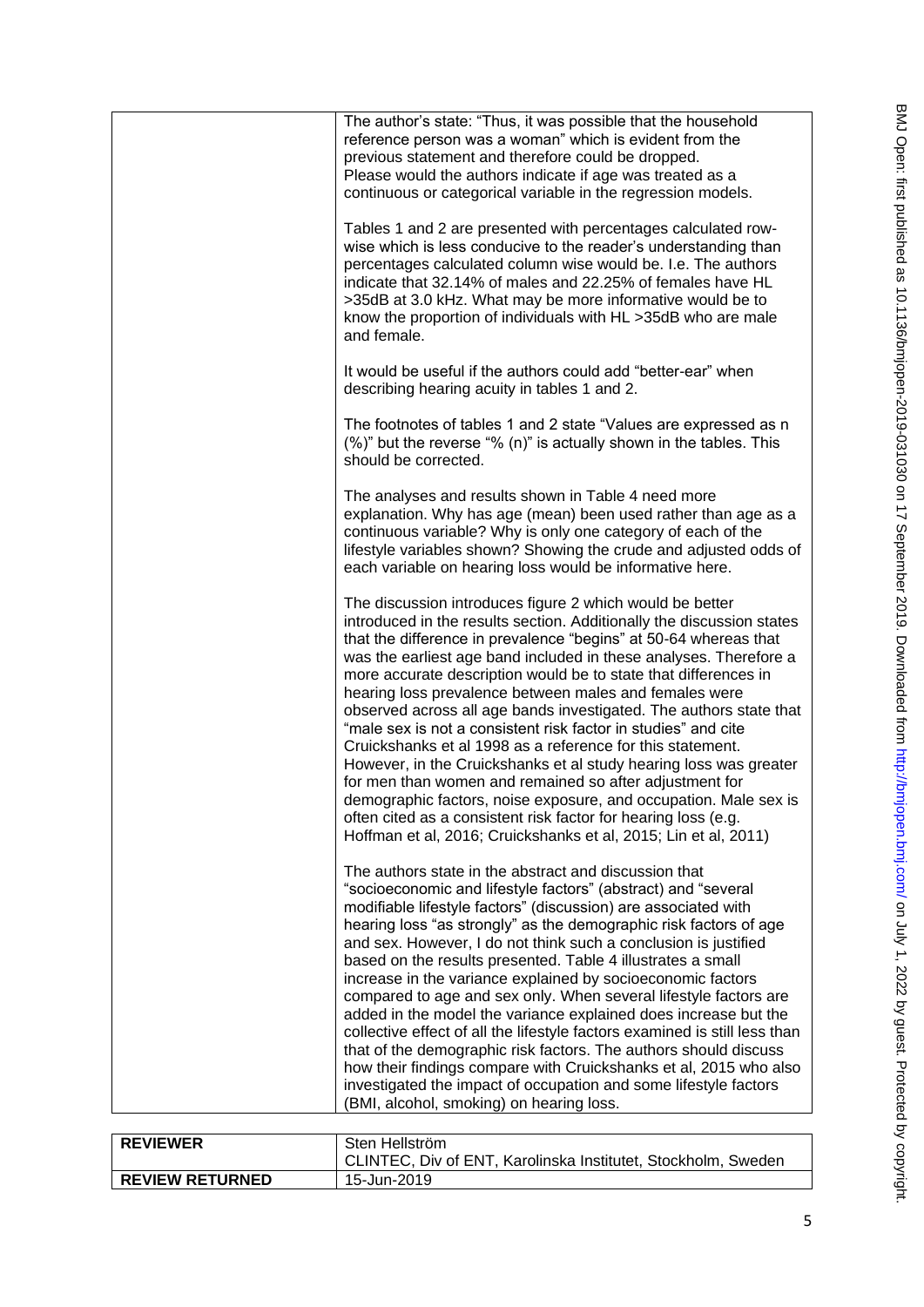| <b>GENERAL COMMENTS</b> | The present manuscript describes an exciting study on possible                                                                                |
|-------------------------|-----------------------------------------------------------------------------------------------------------------------------------------------|
|                         | associations between socioeconomic and lifestyle factors and HL                                                                               |
|                         | among older adults in England. The study population, $n = 8,529$                                                                              |
|                         | participants, was available from an ongoing prospective English                                                                               |
|                         | longitudinal study of aging focussing on social, wellbeing and                                                                                |
|                         | economic circumstances.                                                                                                                       |
|                         |                                                                                                                                               |
|                         | The study shows that socioeconomic and modifiable lifestyle                                                                                   |
|                         | factors are associated with HL among older adults as strongly as                                                                              |
|                         | core demographic risk factors, such as age and gender. However,                                                                               |
|                         | the analysed factors explained less than 30% of the variance for                                                                              |
|                         | the occurence of HL, which means that there are additional major                                                                              |
|                         | factors associated with HL in older adults, which still has to be                                                                             |
|                         | investigated and identified. One such important factor, which was                                                                             |
|                         | not registered in the study population was possible influence of                                                                              |
|                         | exposure to noise. Despite these shortcomings this study support                                                                              |
|                         | the suggestions that HL may be prevented or improved by public                                                                                |
|                         | health policies and interventions.                                                                                                            |
|                         | The study is well designed and well performed and the results                                                                                 |
|                         | original. I am ready to recommend this manuscript for publication                                                                             |
|                         | in BMJ Open., but before that I would like to have the authors to                                                                             |
|                         | answer the comments and questions below:                                                                                                      |
|                         | - "older adults" in this study are aged 50 to 89 years of age. Which                                                                          |
|                         | is the background to this definition of older adults and not e.g. 65                                                                          |
|                         | to 90? In Table I the HL is shown for 3 age groups; 50-64, 65-74                                                                              |
|                         | and 75-89. I should have been of interest to have these different                                                                             |
|                         | age groups for most variables, not the least concerning the                                                                                   |
|                         | modifiable lifestyle factors. Similarily I have difficulties to see the<br>relevance of Retirement status in Table 1 if not correlated to age |
|                         | groups with in the age span of 50-89.                                                                                                         |
|                         | - The objective measurement of hearing acuity was performed by                                                                                |
|                         | a handheld screening device, HearCheck. In p 6 it is described                                                                                |
|                         | that the hearing test is performed with a series of three sounds at                                                                           |
|                         | 1.0 kHz and 3.0 kHz. For the determination of the hearing loss                                                                                |
|                         | only measurements at 3.0kHz are used and described in text. Why                                                                               |
|                         | including 1.0 kHz in the test situation and then not using it to                                                                              |
|                         | characterize the HL?                                                                                                                          |
|                         | - The HearCheck has been used in some other scientific studies.                                                                               |
|                         | How reliable is the present method for determining the degree of                                                                              |
|                         | hearing loss?                                                                                                                                 |
|                         | - p 7 – When it comes to categories of some variables there are                                                                               |
|                         | difficulties to convert e.g educational levels to those of other<br>countries. How should e.g. A level and O levels CSE be translated         |
|                         | to a more international language? And what stands CSE for?                                                                                    |
|                         | - p 9 – last sentence – HL in various age groups is described and                                                                             |
|                         | has been commented upon above. However, though only used in                                                                                   |
|                         | relation to HL the subdividing in groups should have been                                                                                     |
|                         | mentioned in the Methodology section.                                                                                                         |

# **VERSION 1 – AUTHOR RESPONSE**

Reviewer: 1

1. Using data collected from the seventh wave of the English Longitudinal Study of Ageing (ELSA), the authors examined the associations between socioeconomic position (SEP) and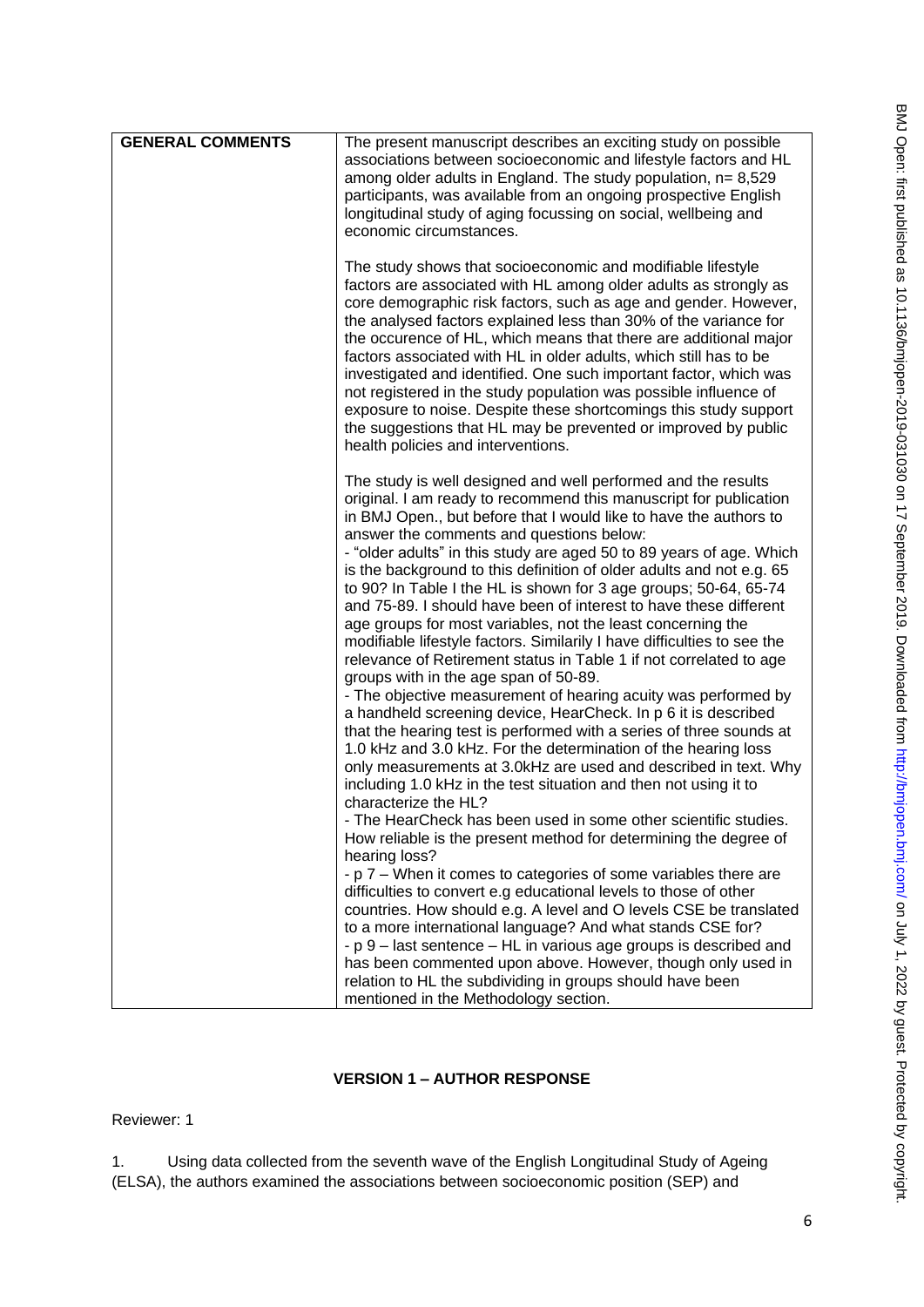objectively measured hearing loss (HL: defined as >35dB at 3.0 kHz), and between modifiable lifestyle factors (e.g. high BMI and physical inactivity) and HL. The authors found SEP and modifiable lifestyle factors to be strongly associated with HL. I was the first author of a similar study using Health Survey for England data published in BMJ Open (using the same objective test as the present study). As with a previous review for BMJ Open, I stress to the Editors and authors that I am not an expert on hearing (and so cannot comment on very technical matters). This is a reasonably well written study (but needs careful proof reading), but I do have a number of concerns (including statements that the data is representative and the lack of clarity of the results and rationale for Table 4). I have a number of comments the authors may wish to consider in a revised version.

Response: We would like to thank the reviewer for a thorough review and detailed recommendations, which substantially improved our manuscript. We have now revised the text to make clear that ELSA study is representative of the English population aged 50 years old and above and we provided a detailed response in comment 17, regarding the coefficients in Table 4.

Changes in the manuscript: We revised the text accordingly (page 3, line 11; page 13, lines 5, 27, 31, 44, page 14, line 22).

2. Abstract: The metric of HL should be dB HL (as in the first paragraph of the introduction) not dB

Response: This was a typo; we have revised it throughout the text.

3. In the conclusion, the authors mention strategies to improve wellbeing of the older population. Yet wellbeing was not analysed in this study. The authors should instead make a final statement about HL.

Response: We thank the reviewer for this comment. We now mention that providing evidence concerning the critical variables associated with HL is an important step in designing targeted services and interventions for individuals that face hearing health inequalities especially of those in the lowest SEP groups, were the burden of HL fall highest.

Changes in the manuscript: We have now revised the sentences on page 2 (line 55) and page 16 (line 16) and deleted the text regarding strategies to improve wellbeing of the older population.

4. Please critically evaluate use of the term "excessive smoking". The term excessive drinkers is also used in the results: is this an appropriate term?

Response: We thank the reviewer for his comment. We follow the Chief Medical Officers' (CMO) low risk drinking guidelines, which for both men and women is that "to keep health risks from alcohol to low level it is safest not to drink more than 14 units a week on a regular basis". We now do not mention the term "excessive drinkers" so as to avoid misconceptions regarding the frequency and volume of heavy drinking (e.g. in case of not spreading drinking occasions over multiple days if weekly consumption is below the 14 unit limit). We also amended the term "excessive smoking" to "smokers (current/former), according to the classification of tobacco consumption on page 8, lines 9- 14.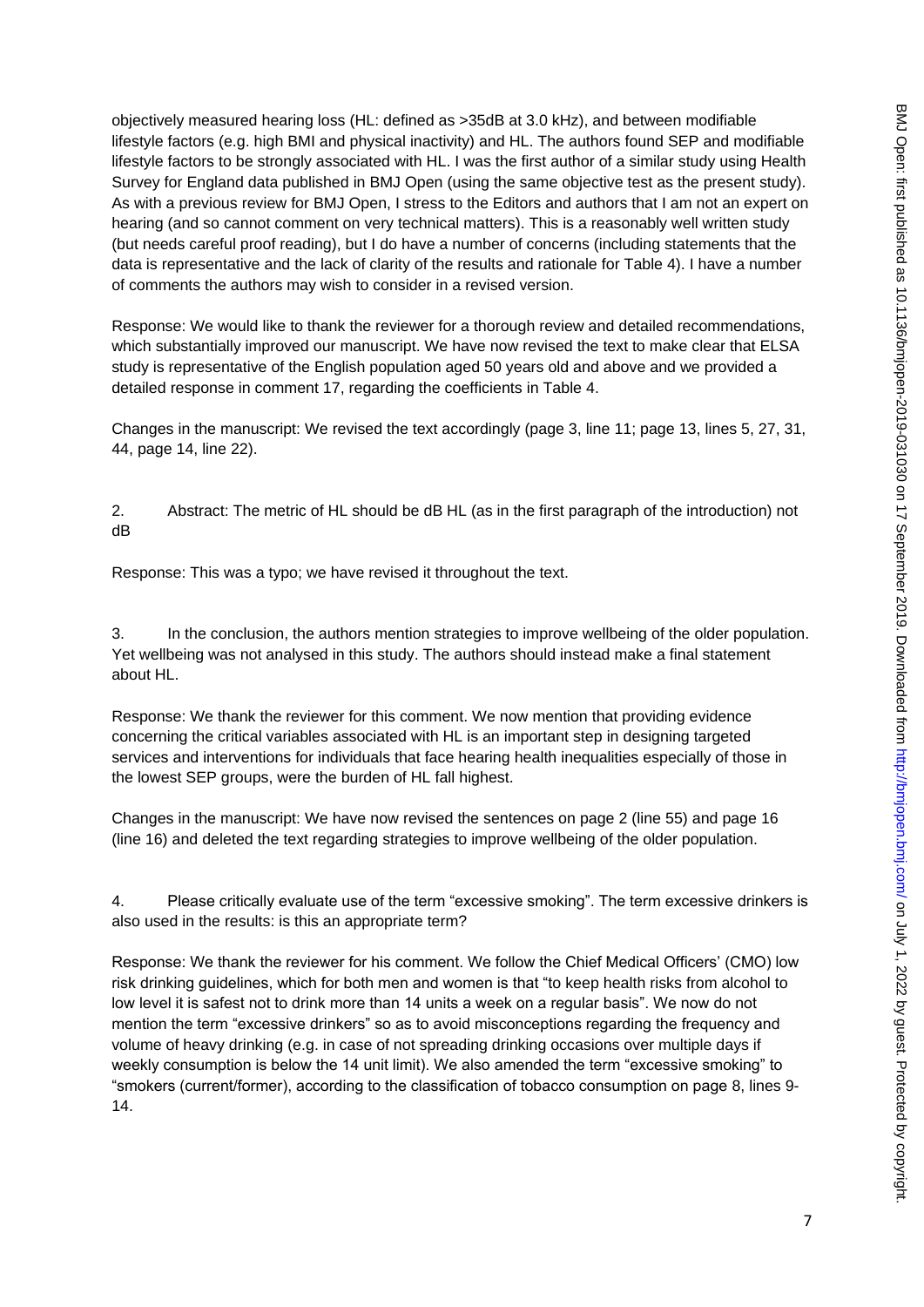Changes in the manuscript: We changed the term "excessive drinkers" to "alcohol intake above the low risk level guidelines" and the term "excessive smokers" to "smokers (current/former)" throughout the manuscript.

5. Introduction: The last sentence needs revising. Firstly, ELSA is not "the English adult population".

Response: Thank you for your careful reading. This was a typo, we have revised the text as "the English population aged 50 years old and above".

Changes in the manuscript: We revised the sentences on page 5 (line 14).

6. Perhaps this study quantifies the variance in HL: but cannot say "how" (unless the authors mean in a strictly statistical sense). I think the Introduction lacks evidence on the associations between the four lifestyle risk factors considered and HL. Table 2 for example contains many indicators of alcohol consumption: are these especially relevant for studying HL, if so, it should be briefly referred to in the Introduction.

Response: We thank the reviewer for his helpful comment that improved the clarity of the introduction. We now mention that there is evidence that several modifiable lifestyle factors, such as smoking, alcohol consumption, high body mass index and physical inactivity are associated with hearing health. Of course, the causal paths are not clear, and these associations may be confounded by deprivation or aspects of deprivation (e.g. type of occupation). Nevertheless, quantifying such associations is the first step in that direction; hearing health inequalities is an emerging research area and the existing evidence on the relationship of HL with SEP and modifiable lifestyle factors is limited. We argue that there is a major public health need to assess whether HL is associated with SEP and lifestyle factors because this understanding could inform recommendations for HL preventative strategies. These could include wider implementation of interventions to promote 'healthier lifestyles', or governmental policies for socioeconomic equity among older people in the community.

Changes in the manuscript: We added text in the introduction (page 4, lines 34-44).

7. Methods: study population. It would be easier for readers if you cited the ELSA Cohort profile (published in The International Journal of Epidemiology).

Response: We thank the reviewer for this helpful reference, which we cited in the manuscript.

Changes in the manuscript: We cited the paper of Steptoe, A., Breeze, E., Banks, J., & Nazroo, J. (2012). Cohort profile: the English longitudinal study of ageing. International journal of epidemiology, 42(6), 1640-1648 on page 5, line 36 of the manuscript.

8. Outcomes: hearing loss. Lines 41-42: It is the research team who define the severity of HL, not the HearCheck device?

Response: The HearCheck™ Screener automatically generates six tones in total – one tone for each combination of frequency and level: 1 kHz at 55, 35 and 20 dB HL and 3 kHz at 75, 55 and 35 dB HL. According to the HearCheck™ Screener User Guide the lower the score of tones heard, the more likely is the patient to have a hearing difficulty and that will benefit from a hearing aid. However, these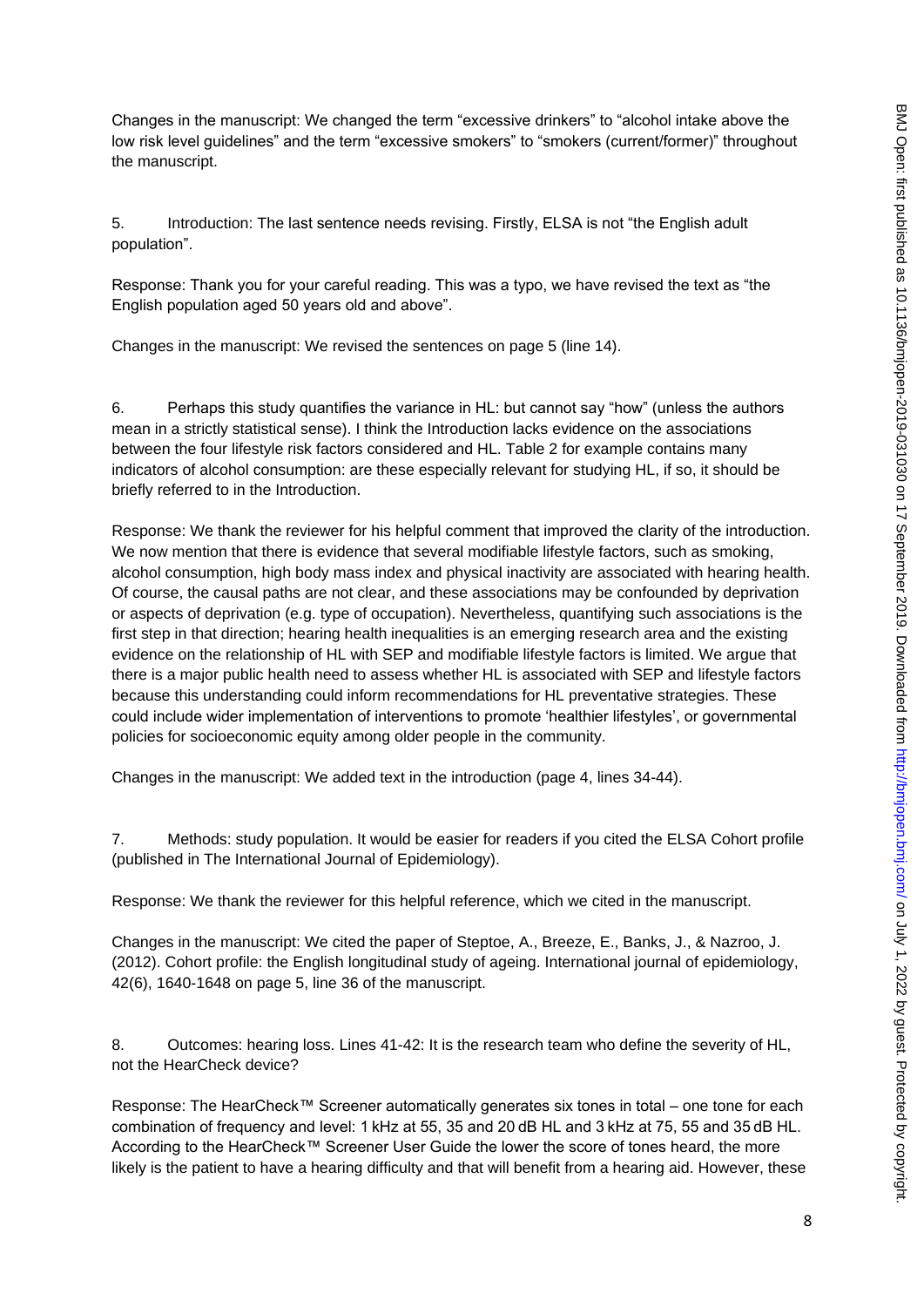are screening results and should not been used as audiometric assessment. So, we adhered to the categorisation that has been previously used in the literature, for the characterisation of those assessed by the same audiometric screening device (HearCheck™), which indicates the severity according to the hearing threshold in dB. Likewise, HL was defined as >35 dB HL at 3.0 kHz, in the better-hearing ear, because this is the level where intervention for HL has been shown as definitively beneficial. We cited the relevant studies in the manuscript.

Changes in the manuscript: We have now revised the Methodology section to address this specific point (page 6, lines 3-15).

9. Variables. The authors should specify when (i.e. at which wave) the variables were assessed.

Response: We revised this sentence and we now clarify that information was collected in the seventh wave of ELSA, between June 2014 and May 2015.

Changes in the manuscript: Added text on page 7, line 42 of the manuscript.

10. Statistical analysis. The authors' statement on missing data lacks detail. I find it surprising that "there were no missing values in the hearing data of the final analytical sample". Can the authors check whether some participants gave consent, did not have an ear infection, but for some reason had no usable hearing data?

Response: Our analytic cohort was composed of 8,529 individuals participating in the wave 7 of the English Longitudinal Study of Aging (ELSA), who were 50-89 years of age and whose hearing was assessed by self-report measures, that gave consent for assessment by pure-tone-audiometry and did not have any ear infection or a cochlear implant. All these 8,529 individuals (of the 9,666 initial sample in ELSA wave 7), had usable objective hearing data, measured by a qualified nurse. In total, 257 participants refused to have the assessment (the 2.6% of the full cohort of 9,666 participants). However, there was no pattern in the missing data regarding

age/sex/education/occupation/income/wealth. We added text in the manuscript to increase clarity regarding the missing data.

Changes in the manuscript: Added text on page 9, lines 38-48 of the manuscript.

11. Furthermore, what were the differences (if any) between the participants at Wave 7 and those in the analytical sample? The amount of missing data may have been low  $(<5\%)$  but were there any systematic differences between participants with and without missing data? Does this effect the representativeness of the findings?

Response: The amount of missing data in the sociodemographic variables was low (<5%) and without systematic differences or missing data patterns between participants with and without missing data. There were small amounts of missing data on many variables and the exposure and covariates in the main analysis were missing completely at random. Thus, records with missing data were dropped from analysis and we concluded that this did not lead to loss of precision and did not affect the representativeness of our findings.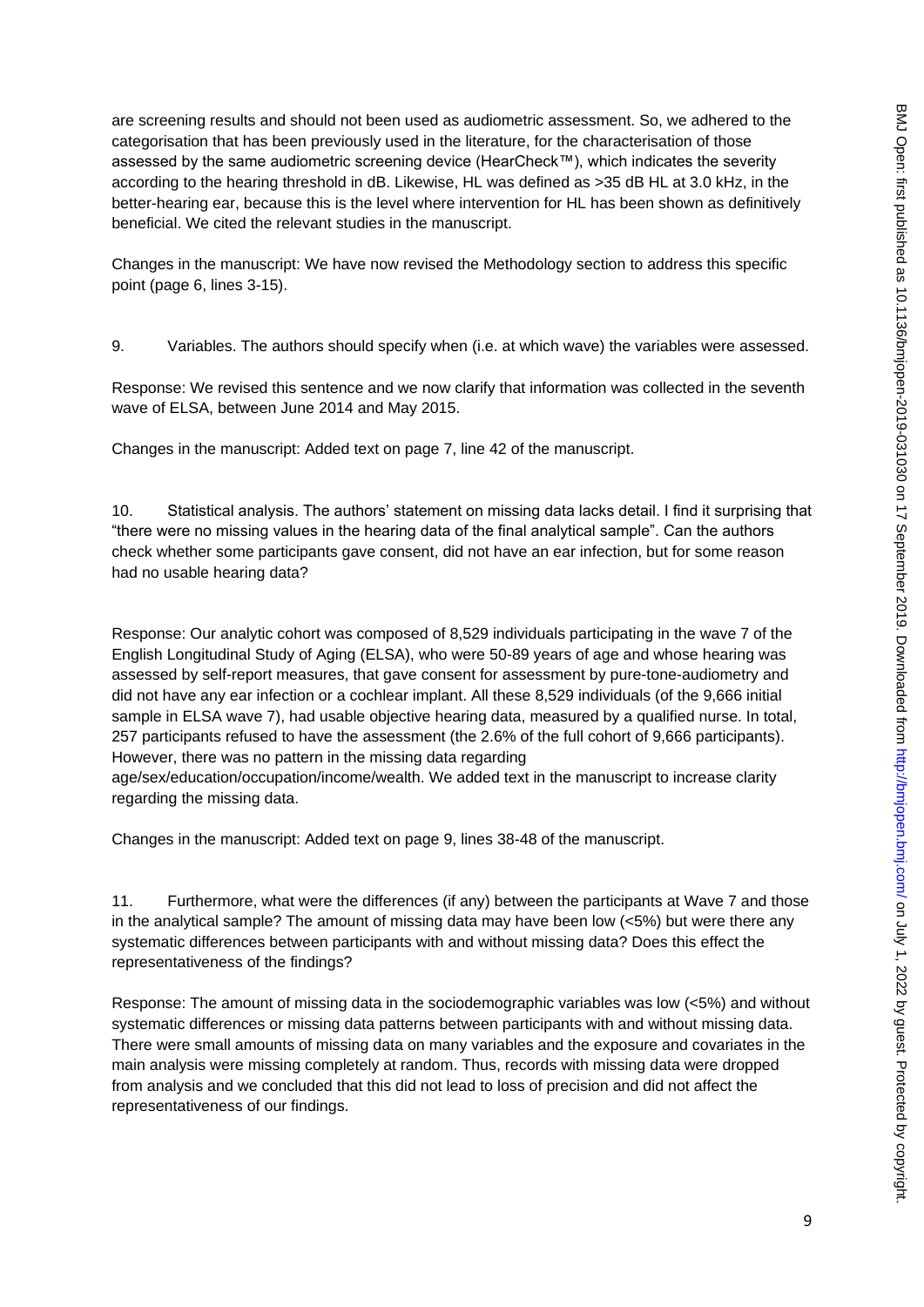12. Furthermore, the authors make no mention of using any weights to increase representativeness of the ELSA data. As an ageing cohort study, it is likely that the ELSA sample used in this study (without weights) is not representative but is likely to be healthier and wealthier than the older household English population. The potential bias I mentioned in the HSE study will in all likelihood be stronger with ELSA data.

Response: We thank the reviewer for his helpful comment that improved the clarity of the limitations section. The 8,249 of the 9,666 respondents in ELSA wave 7 were core members. The crosssectional weight for ELSA wave 7 was computed only for the new entrants at wave 7, aiming to adjust for differential non-response to the self-completion questionnaire amongst respondents, and to retain the representativeness of the sample. In our analyses, we did not use the non-response statistical weights for the refreshment sample members, who were selected from HSE 2011 and 2012, which may have reduced the generalizability of our findings.

Changes in the manuscript: We added text in the limitation section, page 14, lines 35-39.

13. Finally, there is no information in the statistical analysis section to explain which measure indicates how much variance in the outcome is explained by the variables in the model (as outlined in the strengths and limitations of the study box). Presumably, this is the Pseudo R2 but this needs to be clarified for the reader.

Response: We thank the reviewer for his comment. We now clarify that the variants of pseudo R squared statistics were based on the deviance of the models and used to express how much variance in the outcome is explained by the variables in each stepwise multiple logistic regression model.

Changes in the manuscript: Added text in the statistical analysis section on page 10, lines 14-18.

14. Results. The 95% Confidence Intervals should be in %s (not 0.306 to 0.337). The estimates in Table 1 should have one decimal point only (two d.p. is spurious accuracy).

Response: We revised the 95% Confidence Intervals and all the estimates in Table 1 have now one decimal point only. We would expect guidance on this from the production team, if the paper is accepted for publication.

Changes in the manuscript: Corrected on page 10 (lines 39-42) and in Table 1.

15. Table 1 should contain an explanation of how moderate and severe HL was defined. The description of the results in Table 2 is confusing: I recommend that the authors focus on the % of HL across the subgroups (as set out in the Table: hearing acuity (%)), rather than the % obese say among those with HL. Can the authors check whether they mean SD rather than SE of the mean (Table 2).

Response: We now provide definitions of HL in Tables 1 and 2, and we corrected the SE of the mean to SD. We recalculated the descriptive statistics in Table 2 and now we provide percentages per column and not per row.

Changes in the manuscript: We added a new Table 2.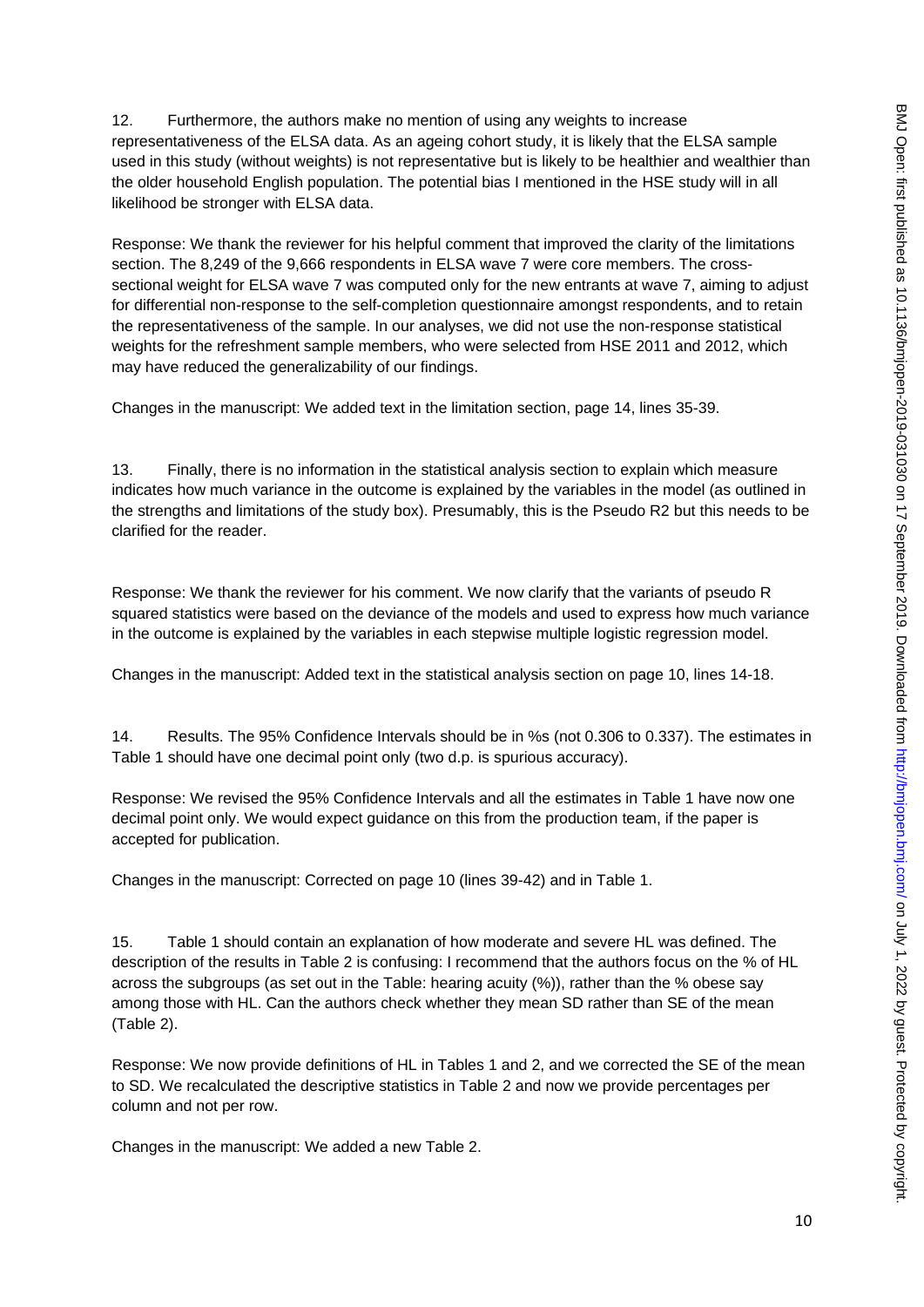16. I am confused about the differences between Table 3 and Table 4. Is it necessary to present both these analyses? Why do the authors show odds ratios in Table 3, but logistic coefficients in Table 4? Why is Table 3 sex-specific but Table 4 not so? At first glance, this is confusing. The write up of Table 4 is also very short. Adding lifestyle factors is stated to increase the variance explained: but there is no commentary on the associations between lifestyle risk factors and HL.

Response: In Table 3 we present the results of the multiple logistic regression analysis of N=8,529, aged 50-89 with HL >35 dB HL at 3.0kHz in the better –hearing ear as the dependent variable and the SEP indicators as independent variables. On the other hand, in Table 4 we wanted to further examine the association of HL with non-modifiable (age, gender), partly modifiable (education, occupation, income, wealth) and fully modifiable risk factors (high body mass index, physical inactivity, tobacco consumption and alcohol intake above the low risk level guidelines). Table 4 is therefore not sexspecific as we examined the role of gender as one of the non-modifiable risk factors and we presented the results across the four separate stepwise multiple logistic regression models.

Changes in the manuscript: We added text in the results section (page 12, lines 20-24) regarding Table 4, to increase clarity.

17. The results in Table 4 are not immediately clear (e.g. reference categories not given). For example, why are the coefficients for education negative but the coefficients for occupation positive? It would help if you coded them all the same way (e.g. comparing lower SEP to higher SEP on all four measures: as you do in Table 3).

Response: In Table 4, we coded the socioeconomic indicators of education, income and wealth in the same way we did in Table 3, having as reference the highest category (degree/higher education and highest income and wealth quintiles). Thus, the fact that the correlation coefficients for education, income and wealth are negative provides statistical evidence of the negative relationship of the variables; higher levels of education, income and wealth are associated with lower levels of HL. Moreover, in Table 4 we wanted to examine specifically the association between manual occupations with HL and its attenuation by modifiable determinants including smoking habit, which is of a higher prevalence among those that work in routine and manual occupations in England (relevant text and citation on page 12, lines 48-53). So, in the Step 2 of the relevant stepwise multiple logistic regression model, the positive coefficients for occupation indicated that a manual occupation is more likely to be associated with HL. Coding the variable in that way, allowed us to examine in Step 3 how the addition of the fully modifiable risk factors (high body mass index, physical inactivity, tobacco consumption and alcohol intake above the low risk level guidelines) modify this specific relationship.

Changes in the manuscript: We added text in the results section (page 12, lines 20-24) regarding Table 4, to increase clarity.

18. Discussion. The authors should not claim to show any evidence of the effects of SEP on HL (first sentence of the Strengths and Limitations section). As mentioned above, the authors have too little to say on the associations between RF and HL.

Response: We thank the reviewer for his helpful comment that improved the clarity of the strengths and limitations section. We have now revised the text and we present as the main strength of our study that it is the first to examine the association of four separate SEP indicators with HL among older adults in England and the role of modifiable lifestyle risk factors in these associations. To avoid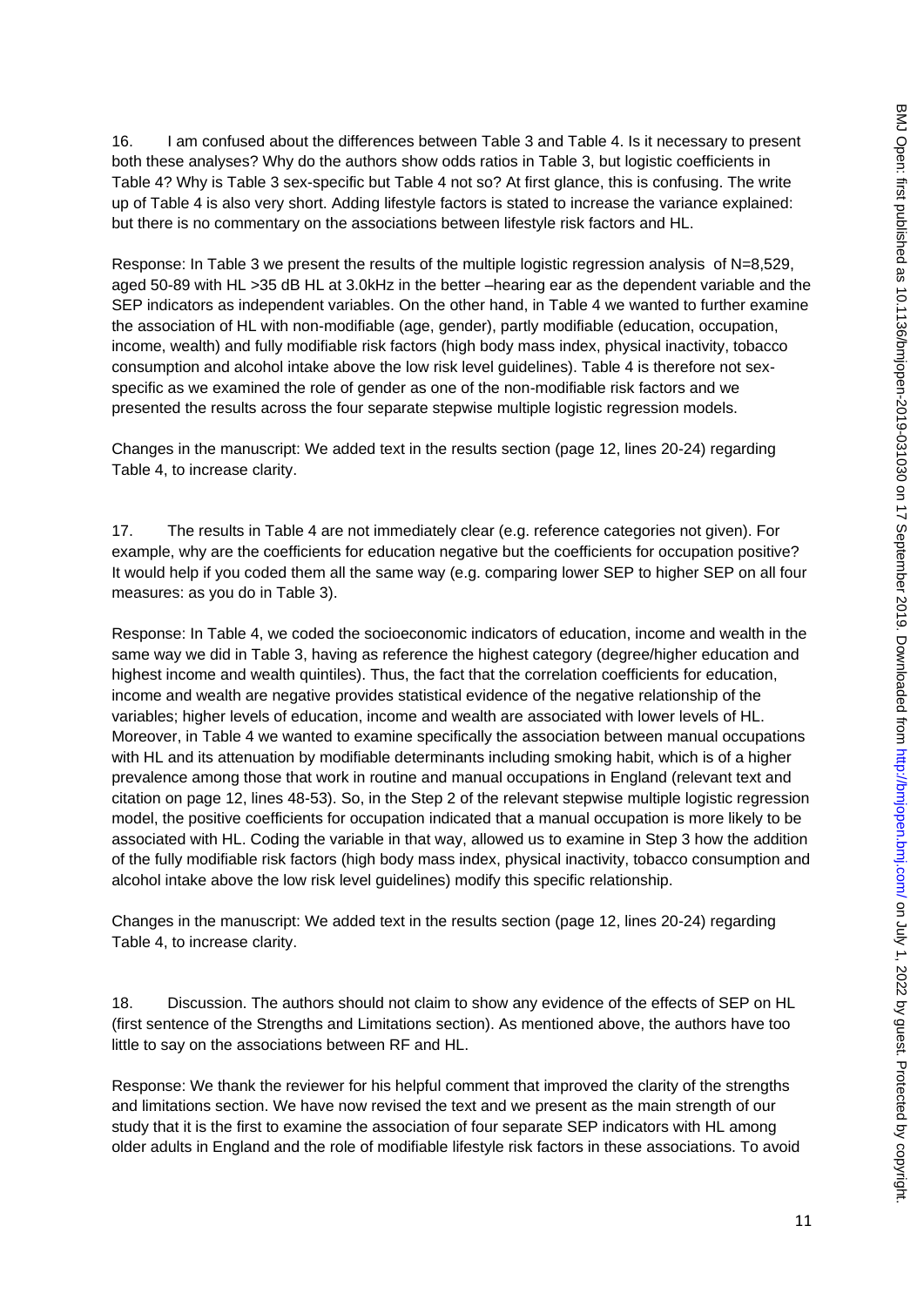repetition please see our responses to comments 16, 17, which respond in more details to these specific points.

Changes in the manuscript: We added text in the results section (page 12, lines 20-24) and in strengths and limitations section (page 13, lines 42-47).

19. In the Discussion, the authors explain why they looked at alcohol: but then do not explain what they found and what the implications are.

Response: We now clearly state that drinking above the low risk level guidelines increased the likelihood of HL, being in line with Chief Medical Officer's Drinking Guidelines, which suggest that it is safest not to drink regularly more than 14 units per week, to keep health risks from drinking alcohol to a low level.

Changes in the manuscript: We added text in the discussion section (page 15, lines 25-31).

20. Other comments. The authors use England and UK interchangeably; ELSA is an English ageing cohort.

Response: We revised the text to make clear that ELSA study is representative of the English population aged 50 years old and above.

Changes in the manuscript: We revised the text on page 3 (line 11), page 13 (lines 5, 27, 31, 44), page 14 (line 22).

#### Reviewer: 2

1. In this study, the author investigated the association between socioeconomic and lifestyle factors with hearing loss in older adults, using a cross-sectional study. The notion that socioeconomic and lifestyle factors are associated with HL among older adults as strongly as core demographic risk factors is interesting. In general, the manuscript is simple and detailed, the thinking is clear. The design is reasonable, the sample size is relatively large, the indicators are described in detail, the statistical methods are simple, and the discussion is profound, which can provide suggestions for the local government to formulate health policy strategies. However, there are some minor issues that the authors should answer to improve the quality of the manuscript. The definition of hearing loss is >35dB at 3kHz in the better hearing ear. Why 35dB and 3kHz? As far as I know, 8kHz is closely related to hearing loss in the elderly. The authors mentioned that audiometry is measured at 1kHz and 3kHz. Why?

Response: We would like to thank the reviewer for the overall positive comments and the recommendations, which substantially improved our manuscript. The HearCheck™ Screener automatically generates six tones in total – one tone for each combination of frequency and level: 1 kHz at 55, 35 and 20 dB HL and 3 kHz at 75, 55 and 35 dB HL. We clarify in the Methodology section that HL was defined as >35 dB HL at 3.0 kHz, in the better-hearing ear, because this is the level where intervention for HL has been shown as definitely beneficial. For the above reason, this categorisation has previously been used in the literature for the characterisation of those assessed by the same audiometric screening device (HearCheck™). We cited the relevant studies in the manuscript.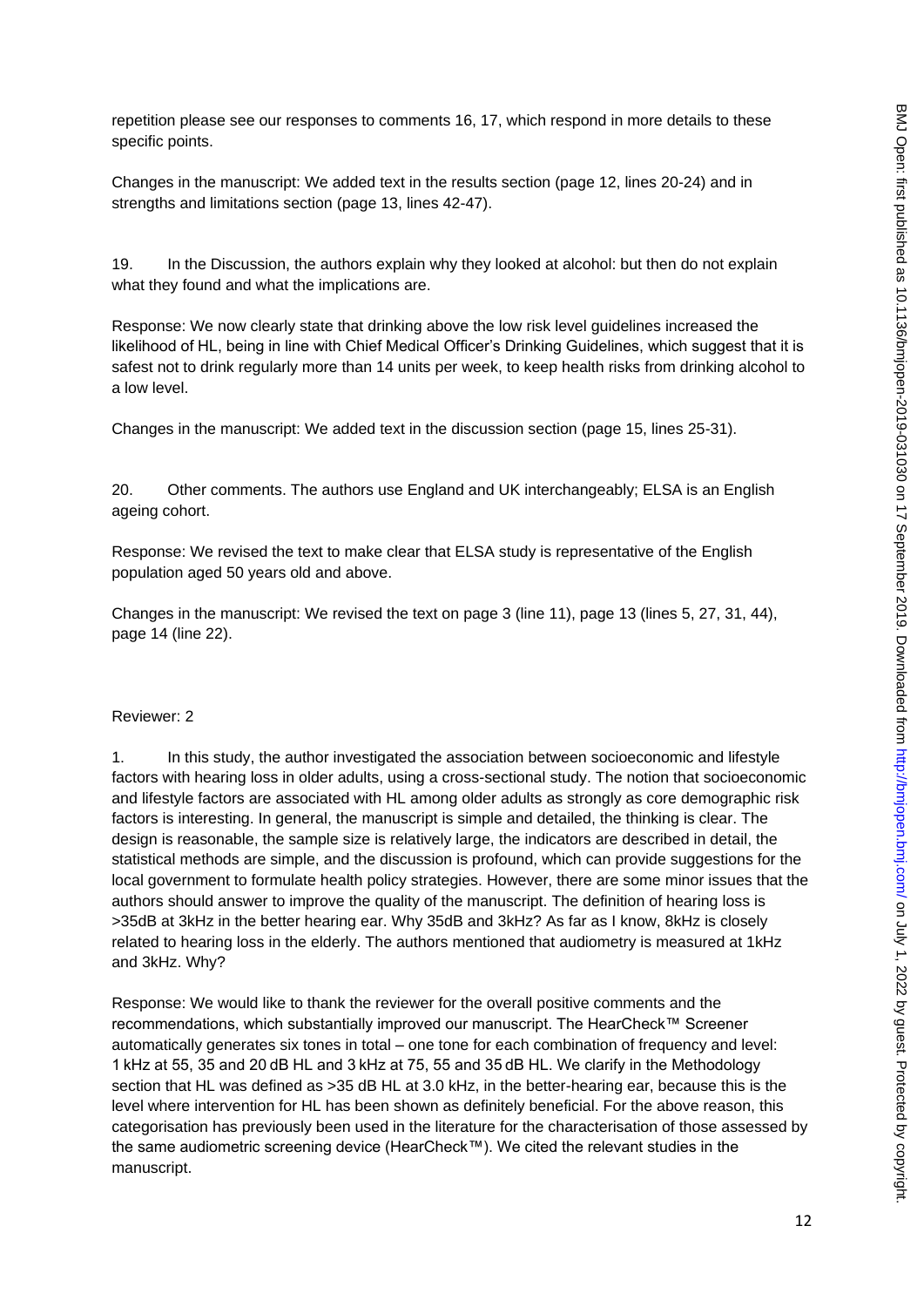Changes in the manuscript: We have now revised the Methodology section, to increase the clarity (page 7, lines 3-14).

2. The diabetes, hypertension, coronary heart disease and other chronic diseases among the elderly will have an impact on your results. Have you considered this part?

Response: We appreciate the reviewer's recommendation but this study was designed to examine the role of lifestyle factors and socioeconomic status. The associations observed may be partly explained by physical and/or mental health in the two groups (with and without hearing loss), and we have now added text in the conclusion part, proposing that future research in hearing health inequalities should investigate the role of the prolonged exposure to these modifiable lifestyle behaviours in the development of HL and the role of other comorbid chronic diseases among the elderly.

Changes in the manuscript: We added text on page 16, line 51.

3. I have noticed the forest graph corresponding to table 3. Why does the author choose only some of the information in each socioeconomic indicator?

Response: The reason we chose only some of the information of the Table 3 to be represented in a forest graph, was in order to show that those in a lower socioeconomic position were up to two times more likely to have HL. We wanted to emphasise that the adjusted odds of HL were higher for those with no qualifications versus those with a degree/higher education, those in routine/manual occupations versus those in managerial/professional occupations, and those in the lowest versus the highest income and wealth quintiles.

4. The author mentioned that "This study is the first that examines the effects of four different SEP indicators (education, occupation, income, wealth) to the objectively measured HL in older adults." Can you explain how these four socioeconomic indicators are selected? And other similar studies seem to have looked at these indicators. Has the author considered synthesizing them into a new socioeconomic indicator? It's probably something no one else has done.

Response: Education, occupation, income and wealth were the four selected indicators of socioeconomic position. This choice was made as these factors encompass aspects of the life-course socioeconomic stratification, according to the list of SEP indicators that Galobardes et al., (2006) proposed (relevant text and citation on page 12, lines 13-18). Moreover, we use the term socioeconomic position instead of the term socioeconomic status, to refer concisely to the components of economic and social well-being, which is linked to both childhood and adult social class position and includes both resource-based and prestige-related characteristics, which refer to the individual's rank or status in a social hierarchy (Krieger et al, 1997). We decided a priori to run separate models for the four indicators of SES rather than estimate a single model to avoid multicollinearity, as the first reviewer proposed in their study (Scholes et al., 2018). All these references were previously explored in the introduction section.

Reviewer: 3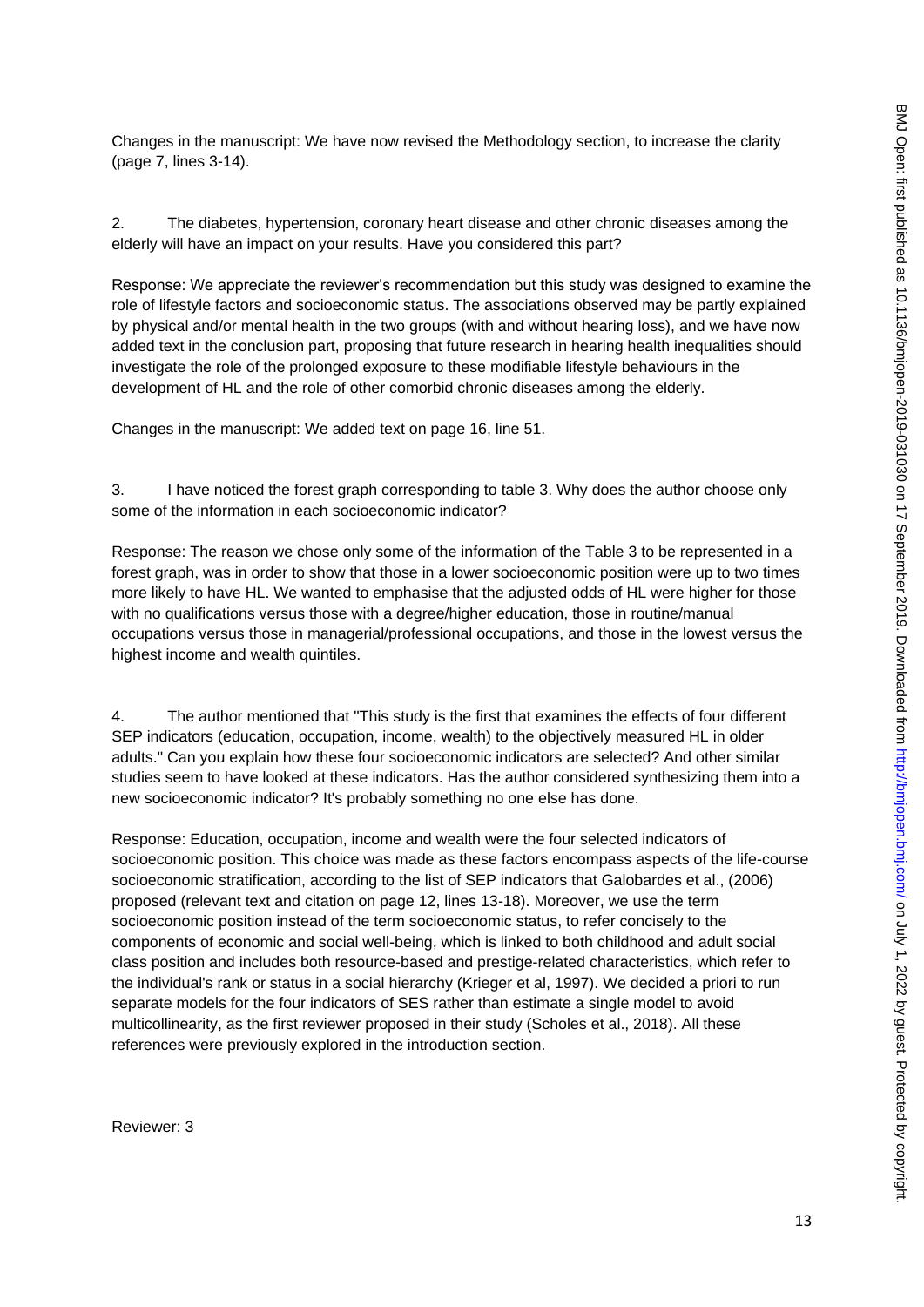1. This manuscript aims to examine the relationship between socioeconomic factors and hearing loss in adults aged 50-89. Additionally the manuscript aims to examine whether lifestyle factors are associated with hearing loss. To achieve these aims the authors report cross-sectional analyses using data from wave 7 of the English Longitudinal Study of Ageing. The research question addresses a gap in the literature as research on the relationship between socioeconomic and lifestyle factors and hearing loss is limited. A strength of the study is the use of a representative sample of adults aged 50 and older. I have some concerns with the analysis and conclusions drawn and have outlined these below. As a general comment, as this paper aims to examine the relationship between hearing loss and socioeconomic/lifestyle factors, the manuscript would have benefited from some discussion on the potential links between hearing loss and the socioeconomic and lifestyle factors investigated.

Response: We would like to thank the reviewer for a thorough review and detailed recommendations, which substantially improved our manuscript. We now provide more clarity on the rationale for this study in the introduction, as hearing health inequalities is an emerging research area and the existing evidence on the relationship of HL with SEP and modifiable lifestyle factors is limited. We also argue that there is a major public health need to assess whether HL is associated with SEP and lifestyle factors because this understanding could inform recommendations for HL preventative strategies such as wider implementation of interventions to promote 'healthier lifestyles' and governmental policies for socioeconomic equity among older people in the community. We also added text in the discussion section, arguing that the associations between indicators of lower socioeconomic position and hearing loss may be markers of less healthy lifestyle, which may explain the link between HL and socioeconomic and lifestyle factors investigated.

Changes in the manuscript: We added text in the introduction (page 4, lines 33-44) and the discussion (page 15, lines 25-48).

2. Gold standard pure-tone-audiometry was not available in this study but it would be helpful if the authors could include a bit of background on how the screening device used compares with standard definitions of hearing loss through audiometry.

Response: Thanks to very helpful point of the reviewer, we have now added some background on how the screening device used compares with standard definitions of hearing loss through audiometry. Previous studies have assessed the accuracy of the Siemens HearCheck™ in detecting hearing loss and compared it with pure tone air conduction averages designated as gold standard values. Fellizan-Lopez et al. (2011) found that in cases of moderate or worse hearing loss, the HearCheck™ test fulfils all criteria of high sensitivity rate, high specificity rate and high positive predictive values to be considered an accurate tool to screen for hearing loss, without the need for soundproof audiometry booths. In their study, the HearCheck™ showed high specificity rate whether the examination is done inside the soundproof booth (92.42%) or in a quiet room (95.45%). The high positive predictive value shows that among those with hearing loss based on the HearCheck™ results, the probability of having actual hearing loss is 9 out of 10, especially in cases of moderate or worse hearing loss (41dB and above air conduction average). False positive results are practically nil.

Changes in the manuscript: We added text and cited this reference in our manuscript to increase clarity regarding the reliability of HearCheck™ for determining the degree of hearing loss (page 6, lines 36-46).

3. The phrasing of the definition of moderately severe or severe HL is somewhat confusing and may benefit from dropping "(0 or 1 of the three tones at 3.0 kHz heard)".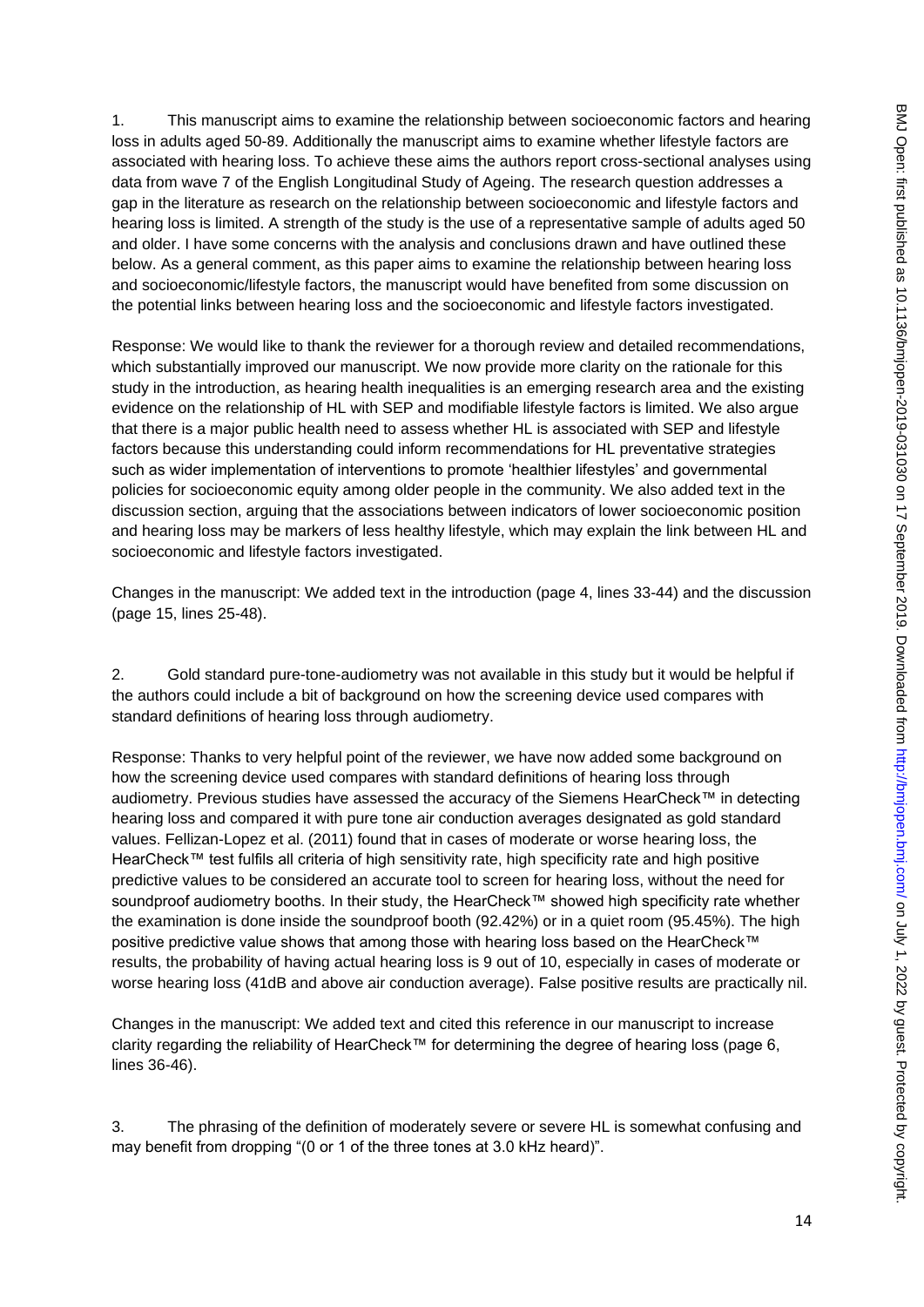Response: The HearCheck™ Screener automatically generates six tones in total – one tone for each combination of frequency and level: 1 kHz at 55, 35 and 20 dB HL and 3 kHz at 75, 55 and 35 dB HL. According to the HearCheck™ Screener User Guide the lower the score of tones heard, the more likely is the patient to have a hearing difficulty and that will benefit from a hearing aid. However these are screening results and should not been used as audiometric assessment and we therefore adopted the categorisation that has been previously used in the literature, for the characterisation of those assessed by the same audiometric screening device (HearCheck™), which indicates the severity according to the hearing threshold in dB. We cited the relevant studies on the page 6 of the manuscript.

4. Page 6: I would recommend the authors to separate out the definition of normal hearing from the definition of moderately severe or severe HL into a third "c" category for clarity.

Response: We thank the reviewer for his helpful comment. We now separate the definition of normal hearing from the definition of moderate severe or severe HL as the section refers to the classification of those with hearing loss. We now clarify that the ordinal variable "hearing acuity" (in better ear) was consisted of the above two categories of HL and the category of "normal hearing", which was defined as having heard all the three tones of the hearing screening test at 3.0 kHz.

Changes in the manuscript: We revised the text on page 7 (lines 27-33).

5. The definition of occupation in the study could be clearer. The authors state "Tertiles of selfreported occupation were based on the National Statistics socio-economic classification (NS-SEC): managerial and professional; intermediate; routine and manual occupations." which suggests occupation was defined on the level of the participant. However the authors then go on to state "This was based on the household reference person with the highest income" which suggests it was based on the household level. Please could the authors clarify whether the classification of occupation was on the individual or household level. If, on the household level, please would the authors justify why the occupation of the person with the highest income was used rather than the participant, given the proposed links between manual occupation and noise exposure raised by the authors. The author's state: "Thus, it was possible that the household reference person was a woman" which is evident from the previous statement and therefore could be dropped.

Response: Indeed, in our analyses the occupation was defined on the level of the participant and not the household. The statement regarding the household level was mistakenly mentioned there, as it was referred to another analysis we made of the social class that was based on the household reference person, who was either the person responsible for owning/renting, or responsible for the accommodation, but actually was beyond the scope of this study.

Changes in the manuscript: We deleted text on page 7 (lines 51-55).

6. Please would the authors indicate if age was treated as a continuous or categorical variable in the regression models.

Response: We indicate now in the statistical analysis section that age was entered into the multivariable logistic regression models as a continuous variable, to maximise power.

Changes in the manuscript: Added text in the statistical analysis section on page 10, lines 11-13.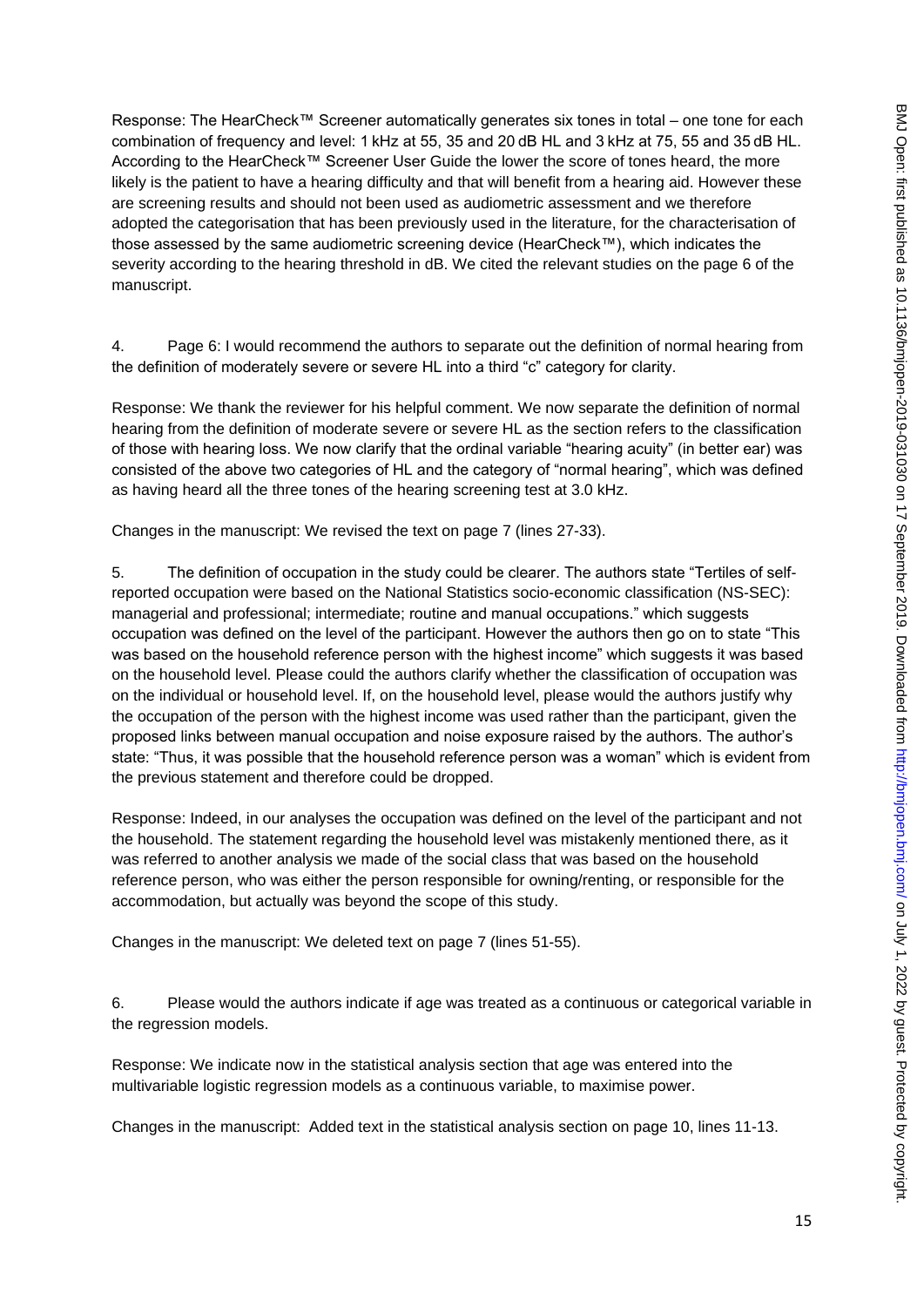7. Tables 1 and 2 are presented with percentages calculated row-wise which is less conducive to the reader's understanding than percentages calculated column wise would be. I.e. The authors indicate that 32.14% of males and 22.25% of females have HL >35dB at 3.0 kHz. What may be more informative would be to know the proportion of individuals with HL >35dB who are male and female.

Response: We have now revised the Table 1 to show the distribution of socio-demographic characteristics of the sample (n=8,529, aged 50-89) according to hearing acuity, with percentages calculated column-wise. The proportion of men and women with HL >35 dB HL at 3.0kHz was 53.9 (1,158) and 46.2 (994), respectively. However, men were 1.5 times more likely to have moderately severe or severe HL compared to women. One in three adults aged 65-75 had hearing loss and the percentage of HL in age band 75-89 was threefold larger than in age band 50-64, as one out of every two adults aged 75-89 had HL >35 dB HL at 3.0kHz.

Changes in the manuscript: We added text on page 10 (lines 38-54) and a new Table 1.

8. It would be useful if the authors could add "better-ear" when describing hearing acuity in tables 1 and 2.

Response: Thank you, we now clarify that hearing acuity refers to the better-hearing ear.

Changes in the manuscript: We corrected the description in all Tables.

9. The footnotes of tables 1 and 2 state "Values are expressed as n (%)" but the reverse "% (n)" is actually shown in the tables. This should be corrected.

Response: We thank the reviewer for this helpful comment.

Changes in the manuscript: We corrected this statement in Tables 1 and 2.

10. The analyses and results shown in Table 4 need more explanation. Why has age (mean) been used rather than age as a continuous variable? Why is only one category of each of the lifestyle variables shown? Showing the crude and adjusted odds of each variable on hearing loss would be informative here.

Response: This was a typo and we have now corrected it. We added text to clarify that age was entered into the multivariable logistic regression models as a continuous variable. In Table 4, we coded the socioeconomic indicators of education, income and wealth in the same way we did in Table 3, having as reference the highest category (degree/higher education and highest income and wealth quintiles). Thus, the fact that the correlation coefficients for education, income and wealth are negative provides statistical evidence of the negative relationship of the variables; the increase in education, income and wealth will cause the decrease in HL. Likewise, the positive correlation coefficients for occupation indicated that the increase in occupation (to manual occupations) cause the increase in HL. Thus, the purpose of Table 4 was to present the results across the four separate stepwise multiple regression models, that show the association of HL with non-modifiable (age, gender), partly modifiable (education, occupation, income, wealth) and fully modifiable risk factors (high body mass index, physical inactivity, tobacco consumption and alcohol intake above the low risk level guidelines), respectively.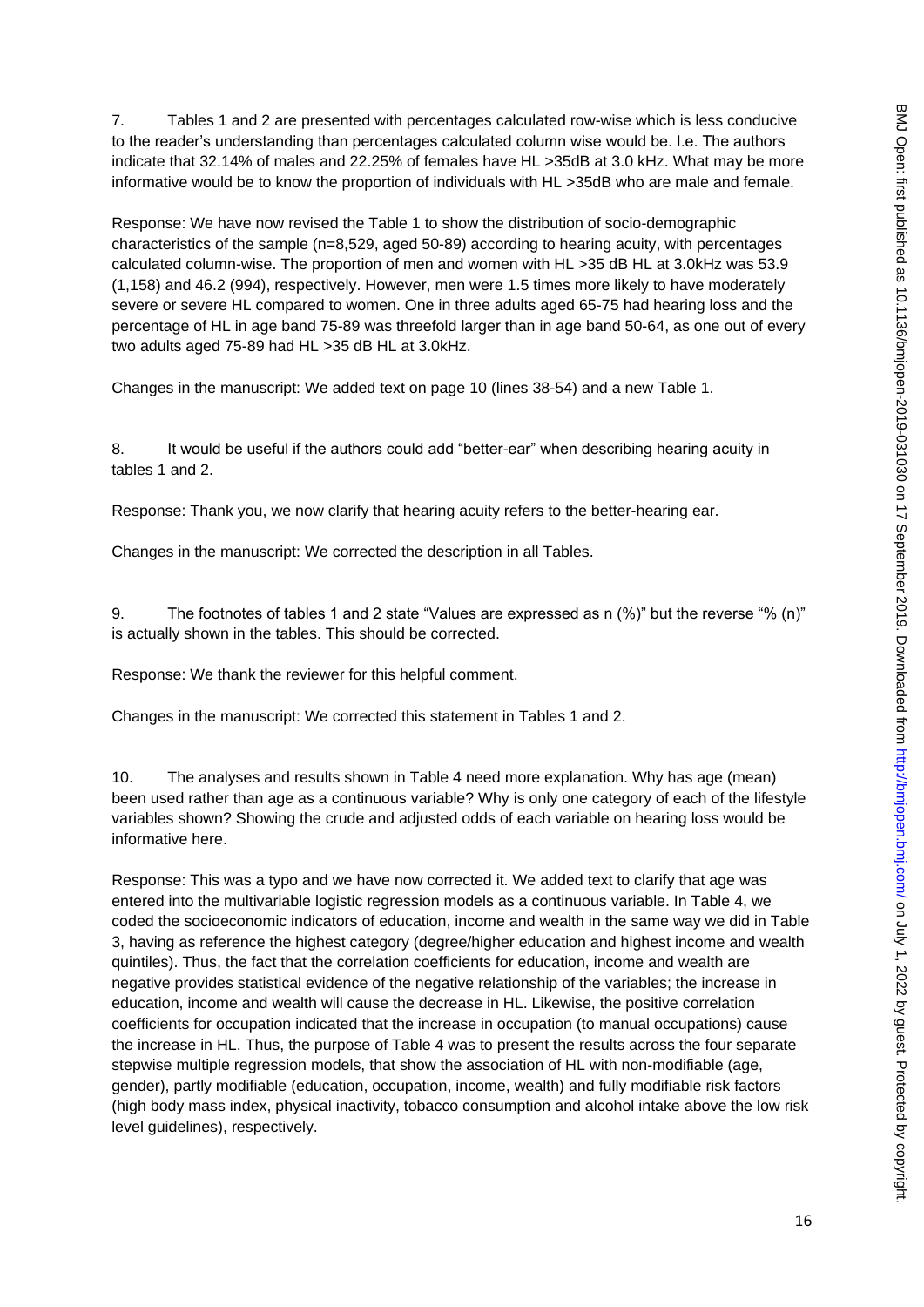Changes in the manuscript: We added text on page 10, lines 11-13 and we did the correction for age in Table 4.

11. The discussion introduces figure 2 which would be better introduced in the results section. Additionally the discussion states that the difference in prevalence "begins" at 50-64 whereas that was the earliest age band included in these analyses. Therefore a more accurate description would be to state that differences in hearing loss prevalence between males and females were observed across all age bands investigated. The authors state that "male sex is not a consistent risk factor in studies" and cite Cruickshanks et al 1998 as a reference for this statement. However, in the Cruickshanks et al study hearing loss was greater for men than women and remained so after adjustment for demographic factors, noise exposure, and occupation. Male sex is often cited as a consistent risk factor for hearing loss (e.g. Hoffman et al, 2016; Cruickshanks et al, 2015; Lin et al, 2011)

Response: We thank the reviewer for this comment and the useful references, which we found particularly helpful for improving our discussion section. We revised the text to improve clarity and we now argue that the differences in modifiable lifestyle factors that were revealed in the stepwise regression models may finally explain why the male sex is often cited as consistent risk factors for hearing loss, as you correctly mentioned. We therefore propose now that this finding leads to the exploration of modifiable determinants that are common in both genders, paving the way for interventions to improve the population's hearing health.

Changes in the manuscript: We revised the text in results section (page 12, line 32-40) and in discussion section (page 16, lines 5-11) and we added the above references in our manuscript (references No 35, 36, 37).

12. The authors state in the abstract and discussion that "socioeconomic and lifestyle factors" (abstract) and "several modifiable lifestyle factors" (discussion) are associated with hearing loss "as strongly" as the demographic risk factors of age and sex. However, I do not think such a conclusion is justified based on the results presented. Table 4 illustrates a small increase in the variance explained by socioeconomic factors compared to age and sex only. When several lifestyle factors are added in the model the variance explained does increase but the collective effect of all the lifestyle factors examined is still less than that of the demographic risk factors. The authors should discuss how their findings compare with Cruickshanks et al, 2015 who also investigated the impact of occupation and some lifestyle factors (BMI, alcohol, smoking) on hearing loss.

Response: We revised the text in results and discussion section according to the reviewer's suggestion. We argue now that socioeconomic and several modifiable lifestyle factors (such as high body mass index, physical inactivity, tobacco consumption and alcohol intake above the low risk level guidelines) are associated with the likelihood of HL as strongly as well-established demographic factors such as age and gender HL. According to the stepwise multiple regression models, the addition of lifestyle factors attenuated significantly the association between the HL and SEP indicators and in total the addition of SEP and lifestyle factors in the regression models explained another 10 to 15% of the variance in the likelihood of HL. The total variance explained in the overall models containing demographic factors, SEP and lifestyle factors ranged between 25 and 27%. This finding suggests that SEP and lifestyle factors have an equal contribution to HL as age and gender. We also added text in the discussion to compare with Cruickshanks et al, 2015 who addressed hearing loss in a younger population-based sample (aged 18 to 74 years) of Hispanics/Latinos, and included in the multivariable-adjusted model body mass index, smoking, and alcohol but they found that these factors were not significantly associated with hearing impairment. That may reveal that hearing loss in older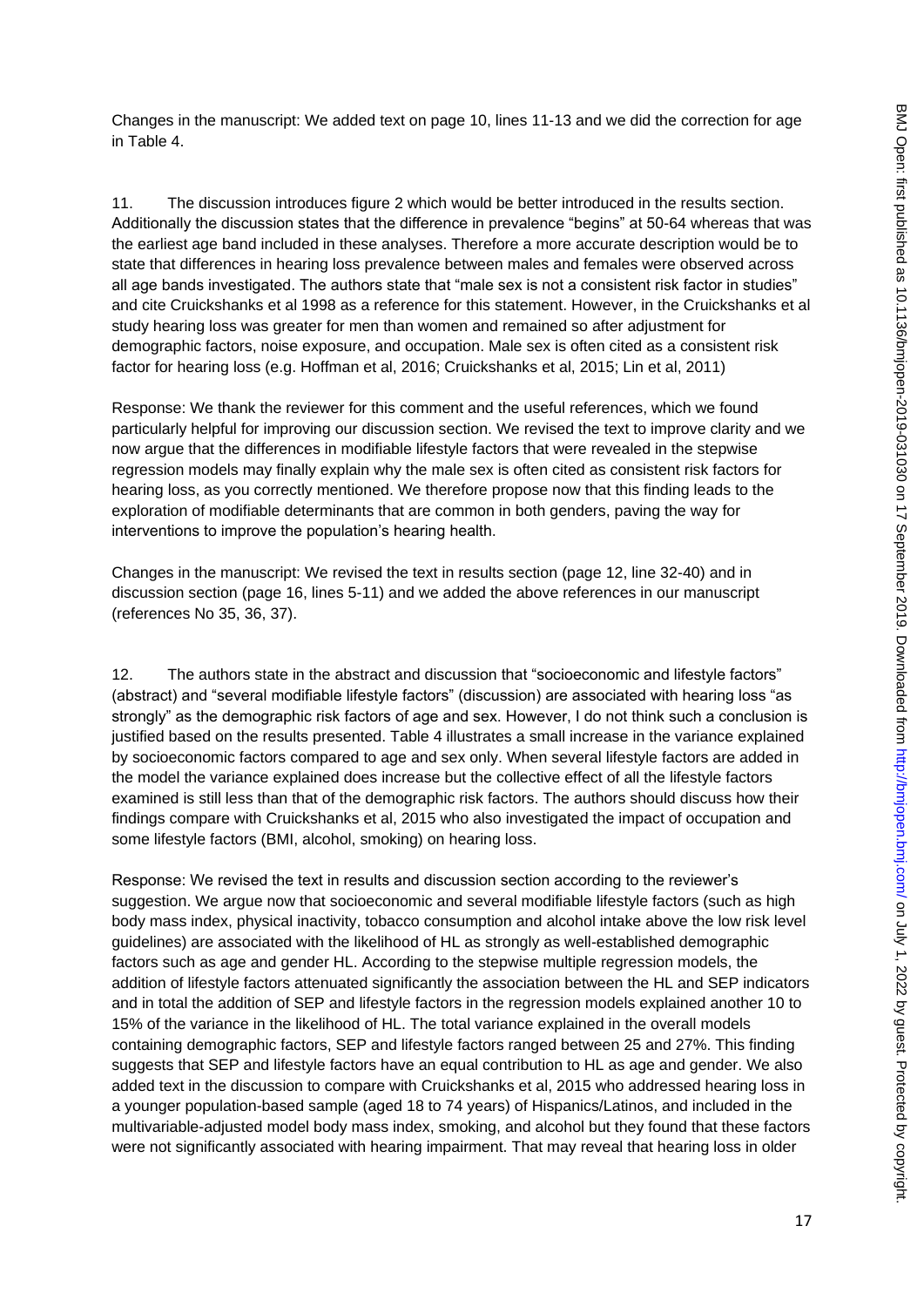population (e.g. 50 years and above) is probably associated with different risk factors or even with the cumulative effect of the socioeconomic and lifestyle risk factors across the life-course.

Changes in the manuscript: We added text on page 12, (lines 32-40), page 15 (lines 25-48) and a new reference (No 36).

### Reviewer: 4

1. The present manuscript describes an exciting study on possible associations between socioeconomic and lifestyle factors and HL among older adults in England. The study population, n= 8,529 participants, was available from an ongoing prospective English longitudinal study of aging focussing on social, wellbeing and economic circumstances. The study shows that socioeconomic and modifiable lifestyle factors are associated with HL among older adults as strongly as core demographic risk factors, such as age and gender. However, the analysed factors explained less than 30% of the variance for the occurrence of HL, which means that there are additional major factors associated with HL in older adults, which still has to be investigated and identified. One such important factor, which was not registered in the study population was possible influence of exposure to noise. Despite these shortcomings this study supports the suggestions that HL may be prevented or improved by public health policies and interventions. The study is well designed and well performed and the results original. I am ready to recommend this manuscript for publication in BMJ Open., but before that I would like to have the authors to answer the comments and questions below.

Response: We would like to thank the reviewer for the overall positive remark and the comments, which substantially improved our manuscript. Indeed the occupational/social noise exposure is an important factor, with a damaging effect on hearing. However, we were not able to examine this association with HL, as the ELSA dataset does not record any relevant information, which could presumably contribute to a greater percentage of the explained variance for the occurrence of HL. However, we examined the role of manual occupations in the relationship of socioeconomic position with HL, as the manual jobs tend to be those with a higher level of (occupational) noise exposure and we mention the above limitation in the relevant section (page 14, lines 22-35).

2. "Older adults" in this study are aged 50 to 89 years of age. Which is the background to this definition of older adults and not e.g. 65 to 90? In Table I the HL is shown for 3 age groups; 50-64, 65-74 and 75-89. I should have been of interest to have these different age groups for most variables, not the least concerning the modifiable lifestyle factors. Similarly, I have difficulties to see the relevance of Retirement status in Table 1 if not correlated to age groups within the age span of 50-89.

Response: We have now revised the text to make clear that the ELSA study is representative of the English population aged 50 years old and above. We now mention in the Methodology section that age was categorised into three groups (50-64, 65-74, 75-89) to allow for a comparison with Benova et al. (2015), who examined the association of socioeconomic position with hearing difficulty in ELSA wave 2.

Changes in the manuscript: We added text in the Methodology section to improve clarity (page 8, lines 23-28) and we added a new Table 1, where percentages are calculated column-wise, so as to show the difference of HL percentages among those who are retired or not.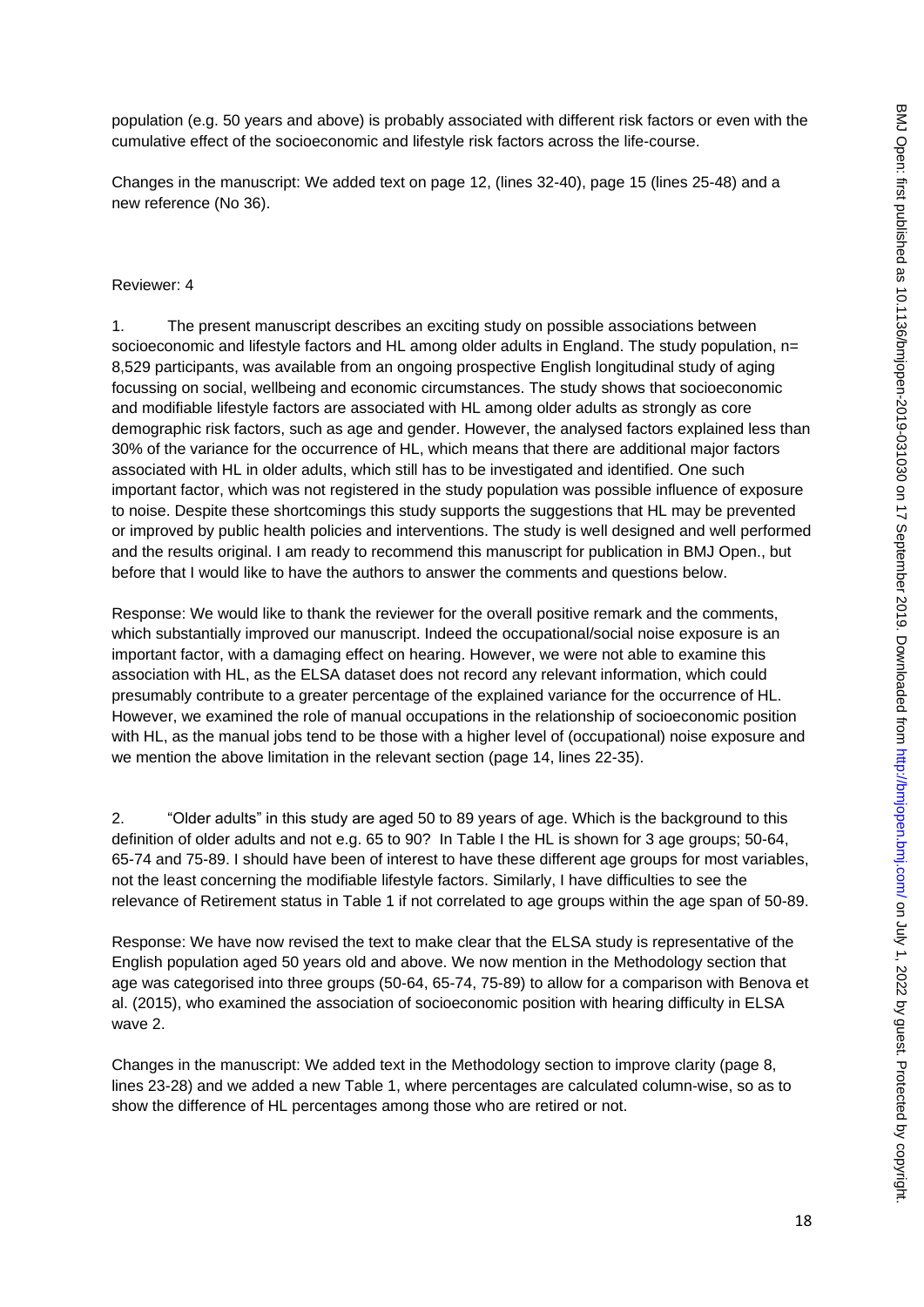3. The objective measurement of hearing acuity was performed by a handheld screening device, HearCheck™. In p 6 it is described that the hearing test is performed with a series of three sounds at 1.0 kHz and 3.0 kHz. For the determination of the hearing loss only measurements at 3.0kHz are used and described in text. Why including 1.0 kHz in the test situation and then not using it to characterize the HL?

Response: We clarify in the Methodology section that HL was defined as >35 dB HL at 3.0 kHz, in the better-hearing ear, because this is the level where intervention for HL has been shown as definite beneficial. For the above reason, this categorisation has previously been used in the literature, for the characterisation of those assessed by the same audiometric screening device (HearCheck™). We cited the relevant studies.

Changes in the manuscript: We have now revised this section to increase the clarity (page 7, lines 3- 14).

4. The HearCheck™ has been used in some other scientific studies. How reliable is the present method for determining the degree of hearing loss?

Response: The HearCheck™ Screener automatically generates six tones in total – one tone for each combination of frequency and level: 1 kHz at 55, 35 and 20 dB HL and 3 kHz at 75, 55 and 35 dB HL. Previous studies have assessed the accuracy of Siemens HearCheck™ in detecting hearing loss and compared it with pure tone air conduction averages designated as gold standard values. Fellizan-Lopez et al. (2011) found that in cases of moderate or worse hearing loss, the HearCheck™ test fulfils all criteria of high sensitivity rate, high specificity rate and high positive predictive values to be considered an accurate tool to screen for hearing loss, without the need for soundproof audiometry booths. In their study, the HearCheck™ showed high specificity rate whether the examination is done inside the soundproof booth (92.42%) or in a quiet room (95.45%). The high positive predictive value shows that among those with hearing loss based on the HearCheck™ results, the probability of having actual hearing loss is 9 out of 10, especially in cases of moderate or worse hearing loss (41dB and above air conduction average). False positive results are practically nil. The accuracy rate of the Siemens HearCheck™ inside the soundproof audiometry booth and in a quiet room were 82.5% and 84% respectively, for all levels of hearing loss.

Changes in the manuscript: We added text and cited this reference in our manuscript to increase clarity regarding the reliability of HearCheck™ for determining the degree of hearing loss (page 6, lines 36-46).

5. p 7 – When it comes to categories of some variables there are difficulties to convert e.g educational levels to those of other countries. How should e.g. A level and O levels CSE be translated to a more international language? And what stands CSE for?

Response: We thank the reviewer for this comment. We could not change the name of the categories as they refer to the National Qualifications Framework (NQF). However, we now added text to increase clarity, indicating that CSE means "Certificate of Secondary Education" and A level refers to Level 3 Qualification.

Changes in the manuscript: Added text on page 7, lines 46-47.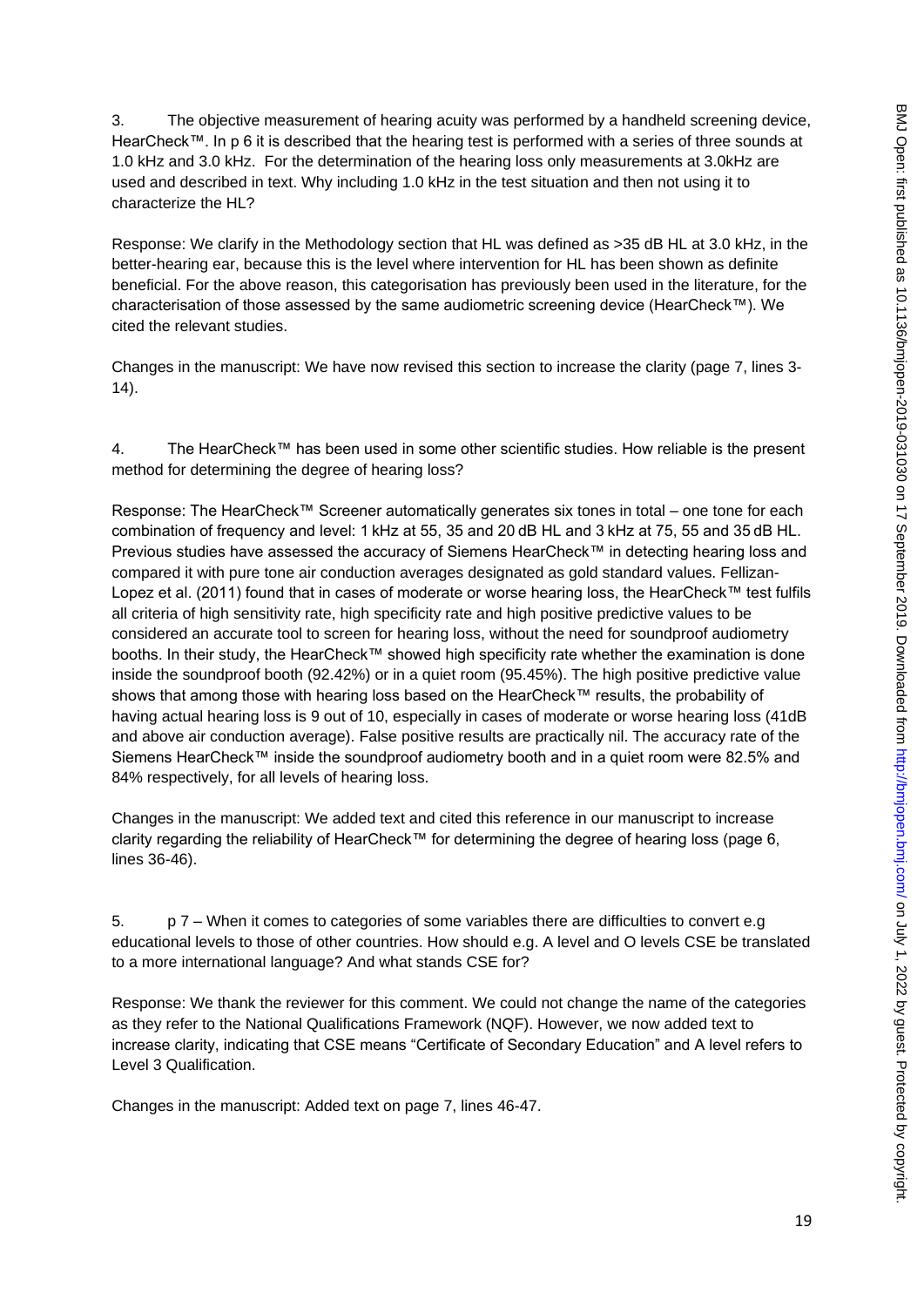6. p 9 – last sentence – HL in various age groups is described and has been commented upon above. However, though only used in relation to HL the subdividing in groups should have been mentioned in the Methodology section.

Response: We now mention in the Methodology section that age was categorised into three groups (50-64, 65-74, 75-89), to allow for a comparison with Benova et al. (2015), who examined the association of socioeconomic position with hearing difficulty in ELSA wave 2.

Changes in the manuscript: We added text in the Methodology section (page 8, lines 23-28).

### **VERSION 2 – REVIEW**

| <b>REVIEWER</b>        | <b>Shaun Scholes</b><br>University College London, UK |
|------------------------|-------------------------------------------------------|
| <b>REVIEW RETURNED</b> | 23-Jul-2019                                           |

| <b>GENERAL COMMENTS</b> | I have read both the response to reviewer comments and the<br>revised manuscript.<br>The paper is much improved.                                                                                                                                                                                                                                                                                                                                                                                                                                                                                                                                                                                                                             |
|-------------------------|----------------------------------------------------------------------------------------------------------------------------------------------------------------------------------------------------------------------------------------------------------------------------------------------------------------------------------------------------------------------------------------------------------------------------------------------------------------------------------------------------------------------------------------------------------------------------------------------------------------------------------------------------------------------------------------------------------------------------------------------|
|                         | A few comments are:                                                                                                                                                                                                                                                                                                                                                                                                                                                                                                                                                                                                                                                                                                                          |
|                         | Strengths and Limitations: prevalence is a better term than<br>occurrence.                                                                                                                                                                                                                                                                                                                                                                                                                                                                                                                                                                                                                                                                   |
|                         | Methods: the authors should clarify that the Benova study<br>analysed self-reported hearing difficulty.                                                                                                                                                                                                                                                                                                                                                                                                                                                                                                                                                                                                                                      |
|                         | Table 1: I disagree with another reviewer of this manuscript who<br>suggested presenting column rather than row %s. Firstly, the row<br>percentages would be useful for other researchers doing a meta-<br>analysis. Secondly, at the very least, the authors should clarify in a<br>note to the Table that these are column rather than row %s. (Plus<br>the figure for men should be 59.3 not the 53.9 as quoted in the<br>text). Actually, Figure 2 shows HL by age and gender. But from the<br>manuscript it is not clear whether these are prevalence estimates<br>or are estimates based on the models set out in Table 4. If the<br>former - which is my guess - then this information may best be<br>shown before the model results. |
|                         | Discussion                                                                                                                                                                                                                                                                                                                                                                                                                                                                                                                                                                                                                                                                                                                                   |
|                         | The authors mention that they did not use weights for refreshment<br>sample members. It would be better if they stated that they did not<br>use any weights at all: meaning that the remaining ELSA sample<br>members at Wave 7 could be healthier on average than the<br>population: potentially resulting in an underestimation of<br>relationships. These issues for example are discussed in the<br>limitations section of the paper by Lasselle et al:                                                                                                                                                                                                                                                                                  |
|                         | Camille Lassale, G David Batty, Andrew Steptoe, Dorina Cadar,<br>Tasnime N Akbaraly, Mika Kivimäki, Paola Zaninotto, Association<br>of 10-Year C-Reactive Protein Trajectories With Markers of                                                                                                                                                                                                                                                                                                                                                                                                                                                                                                                                               |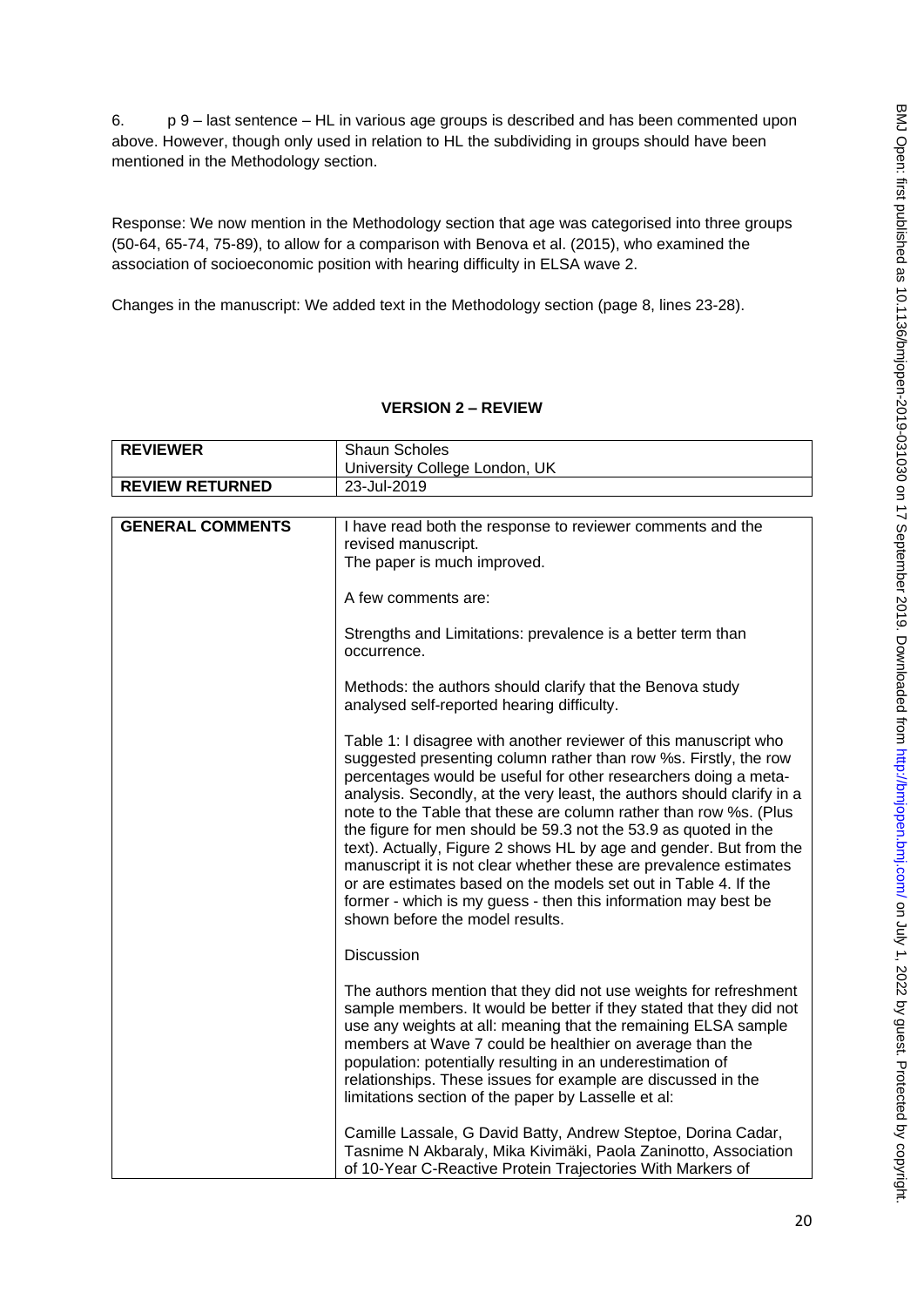|                 | Healthy Aging: Findings From the English Longitudinal Study of<br>Aging, The Journals of Gerontology: Series A, Volume 74, Issue 2,<br>February 2019, Pages 195-203         |
|-----------------|-----------------------------------------------------------------------------------------------------------------------------------------------------------------------------|
|                 | Overall<br>There are still numerous typos which are very frustrating to read.<br>For example, in the methods ELSA is referred to as a study of<br>aging rather than ageing. |
|                 | I encourage the authors to replace the word "effect" with<br>association as is recommended in other journals.                                                               |
|                 | I will recommend acceptance but i hope my comments are taken<br>on board.                                                                                                   |
|                 |                                                                                                                                                                             |
| <b>REVIEWER</b> | Sten Hellström                                                                                                                                                              |

| <b>REVIEWER</b>        | Sten Hellström<br>Dept of Audiology and Neurotology<br>Karolinska University Hospital/Solna<br>SE 171 76, Stockholm,<br><b>SWEDEN</b> |
|------------------------|---------------------------------------------------------------------------------------------------------------------------------------|
| <b>REVIEW RETURNED</b> | 06-Aug-2019                                                                                                                           |
|                        |                                                                                                                                       |

| <b>GENERAL COMMENTS</b> | The authors have read the reviewer's questions and comments        |
|-------------------------|--------------------------------------------------------------------|
|                         | and carefully revised the manuscript according to the suggestions. |
|                         | The manuscript is acceptable for publication in its present form.  |

# **VERSION 2 – AUTHOR RESPONSE**

Reviewer: 1

1. Strengths and limitations: prevalence is a better term than occurrence.

Response: We have revised the text accordingly.

2. Methods: the authors should clarify that the Benova study analysed self-reported hearing difficulty.

Changes in the manuscript: We revised the sentence on page 8 (line 20) to clarify that.

3. Table 1: I disagree with another reviewer of this manuscript who suggested presenting column rather than row %s. Firstly, the row percentages would be useful for other researchers doing a meta-analysis. Secondly, at the very least, the authors should clarify in a note to the Table that these are column rather than row %s. (Plus the figure for men should be 59.3 not the 53.9 as quoted in the text). Actually, Figure 2 shows HL by age and gender. But from the manuscript it is not clear whether these are prevalence estimates or are estimates based on the models set out in Table 4. If the former - which is my guess - then this information may best be shown before the model results.

Response and changes in the manuscript: We thank the reviewer for these points. We recalculated the percentages in Table 1 so as to indicate correctly the sum of moderate and moderately severe or severe HL for men and women, respectively and we revised the sentences on page 10 (line 35). We clarified in a note to the Tables 1 and 2 that the "values are expressed as column % (N) unless